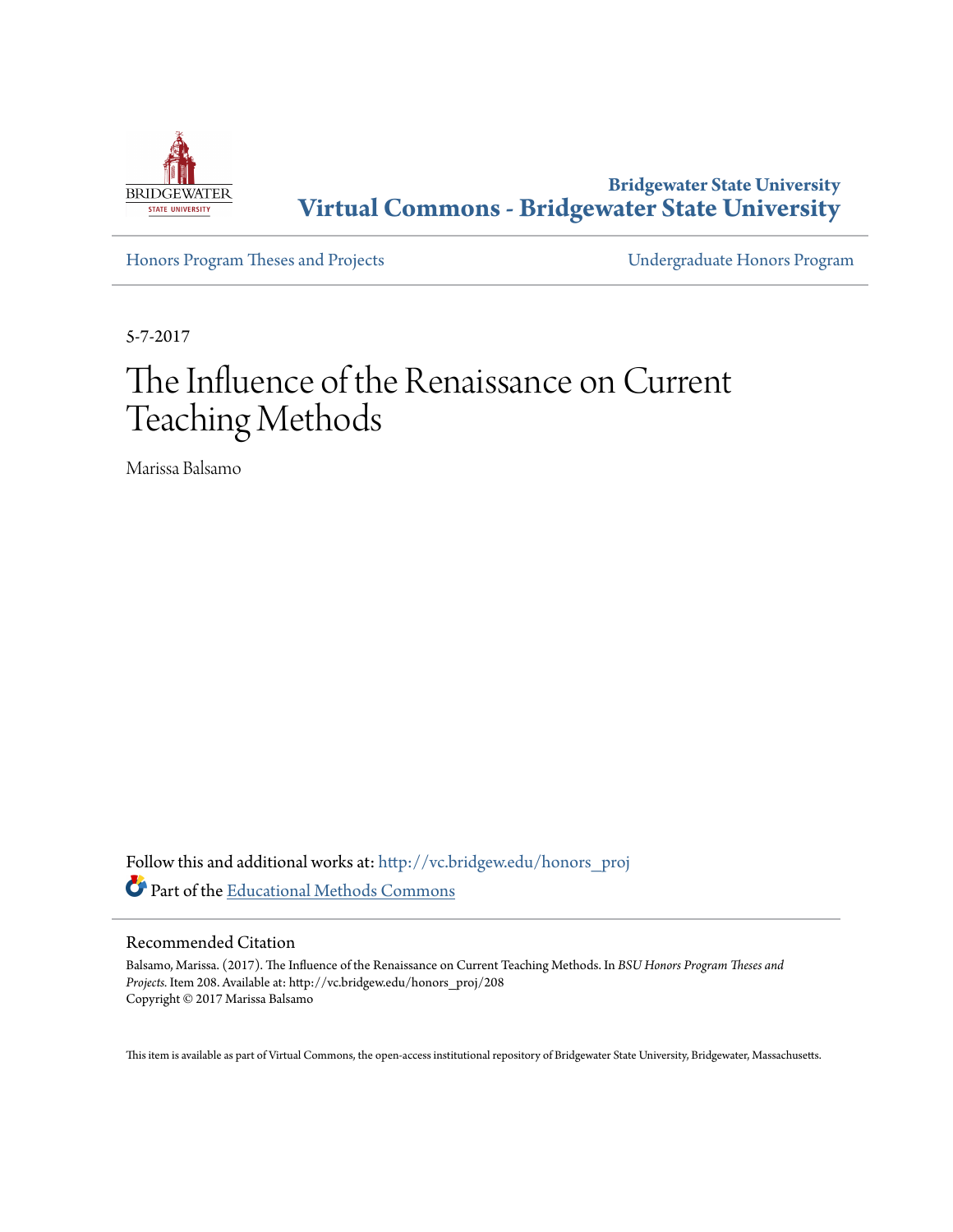The Influence of The Renaissance on Current Teaching Methods

Marissa Balsamo

Submitted in Partial Completion of the Requirements for Departmental Honors in English

Bridgewater State University

May 7, 2017

Dr. James Crowley, Thesis Director Dr. Michael McClintock, Committee Member Dr. John Sexton, Committee Member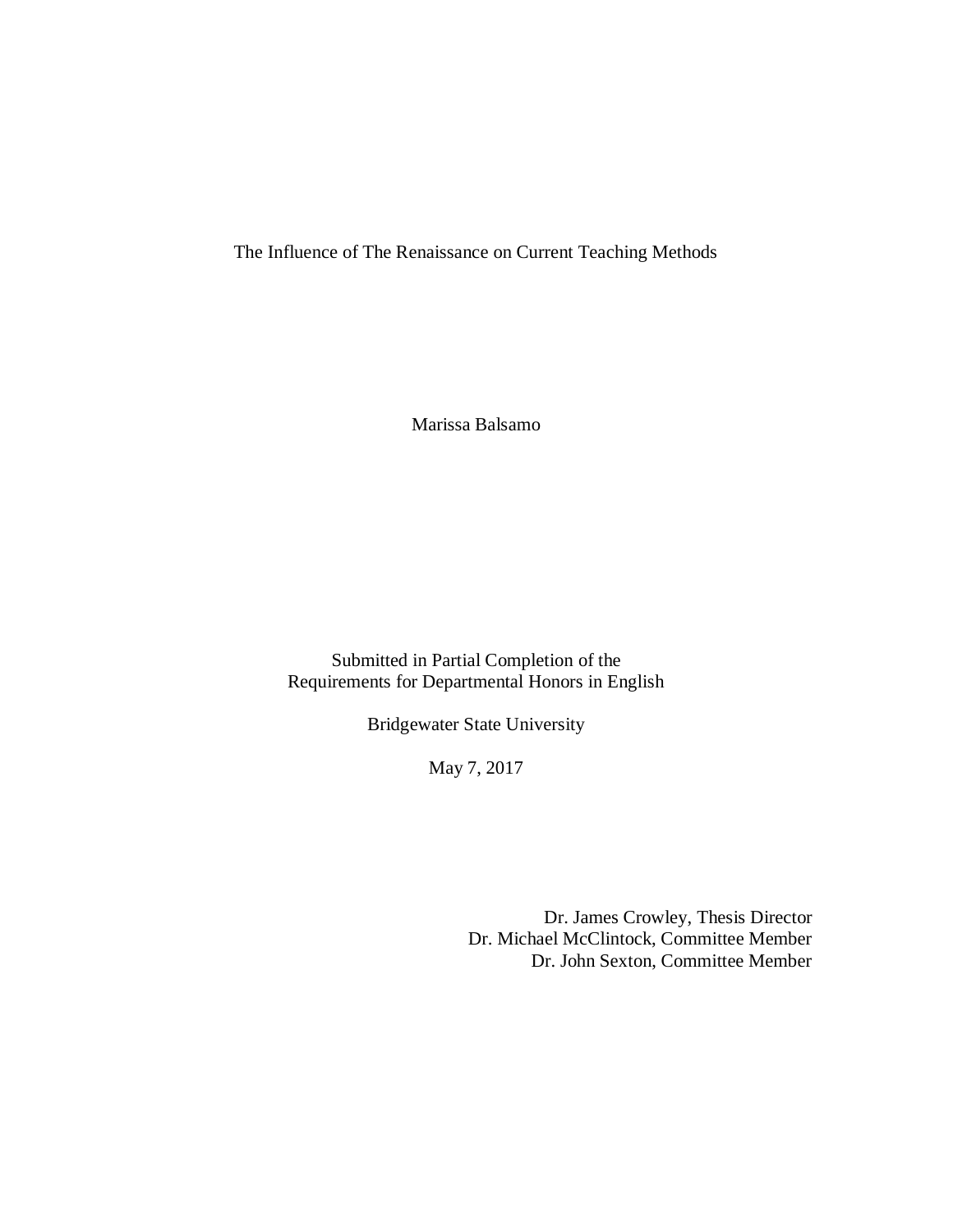Methods of teaching and ideas on the best way to instruct students are forever changing. Although there will always be new studies stating what the preeminent way to teach is, there are several recurring ideas that have been used for many years. The Renaissance was a time period in Europe following the Middle Ages that included a revival of interest in classical ideas. How to approach educating children was a very popular subject, and many writers such as Roger Ascham, Michel de Montaigne, and Thomas Wilson studied and determined the best methods when it came to educational strategies. These Renaissance writers' concepts on instruction show clear influence on our education systems today. Humanism was extremely prevalent in Renaissance education and can also be seen in our current schools. Creating a comfortable and caring environment for learning, allowing students to form their own opinions, differentiated instruction, and the importance of speech as a way to express your knowledge are all topics these authors wrote about that are still important today. Through literature regarding education practices by prominent authors during the Renaissance, it is clear to see that many humanist values are reflected in our schools and education systems today.

The theories and writing produced during the Renaissance were extremely influential throughout all of Europe. During this period of rebirth, one of the main focuses was on humanistic thought along with classical learning values. Humanism was a movement where the focus was on the individual human rather than solely focusing on religious doctrine. Humanist beliefs emphasize the good within human beings, and also focus on everyday human problems and situations. The focus of education was still structured within a curriculum, but also now included a focus on the human as an individual. Educators during the Renaissance were more focused on making each student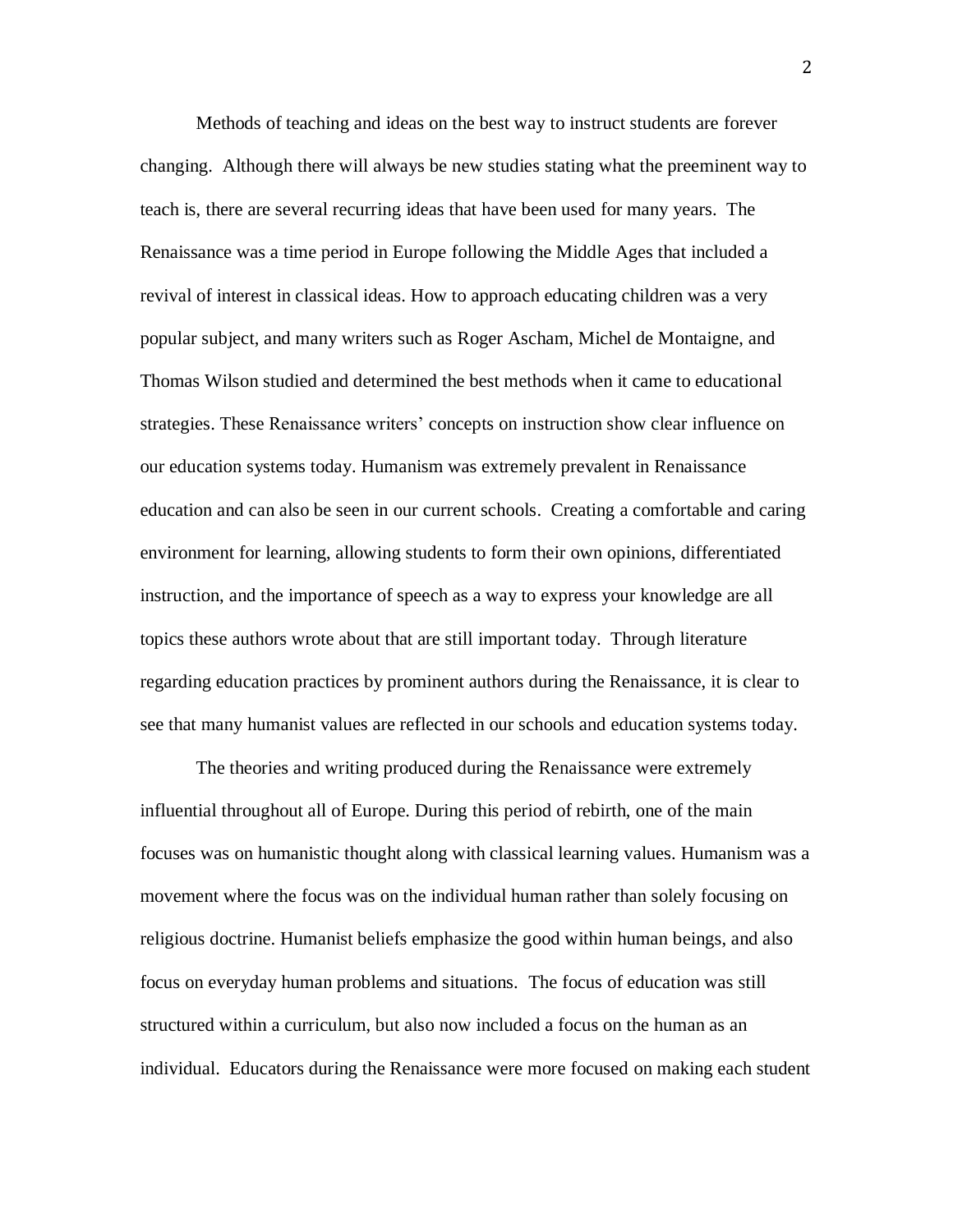the best person that he or she could be. In order to do this, Renaissance authors expressed the importance of teaching students broad ideas and ways to better themselves and their world instead of teaching them concrete beliefs and forming them into people who all think and act the same exact way. The humanist approach allowed students to have individuality and form their own opinions while bettering themselves as people.

Humanism had a very strong impact on education during the Renaissance. Fredrick B. Artz explains the powerful influence humanistic thought had during this educational movement:

> The Humanists introduced the idea of a lay morality, which laid stress on ethical conduct as an end in itself. This ideal of lay morality came in alongside the old clerical and monastic views of life. The Humanists increased the sense of the dignity of man and emphasized what man can do for himself. (Artz 88)

Humanists were promoting ethical conduct, as Artz explains. In schools they were not only promoting learning and knowledge, but they were also teaching students how to act in a moral way. Artz continues and explains that this teaching of morality increased a person's sense of dignity along with showing men what they can do for themselves. This all connects back to the focus on the individual and how much ability and potential each individual holds.

Humanism led educators to focus on ancient literature rather than subjects such as logic and metaphysics. As Artz explains, "The Humanists laid emphasis on the study of ancient literature-especially on grammar, rhetoric, poetry, history, and moral philosophyrather than on logic, natural history, and metaphysics" (Artz 89). The focus on the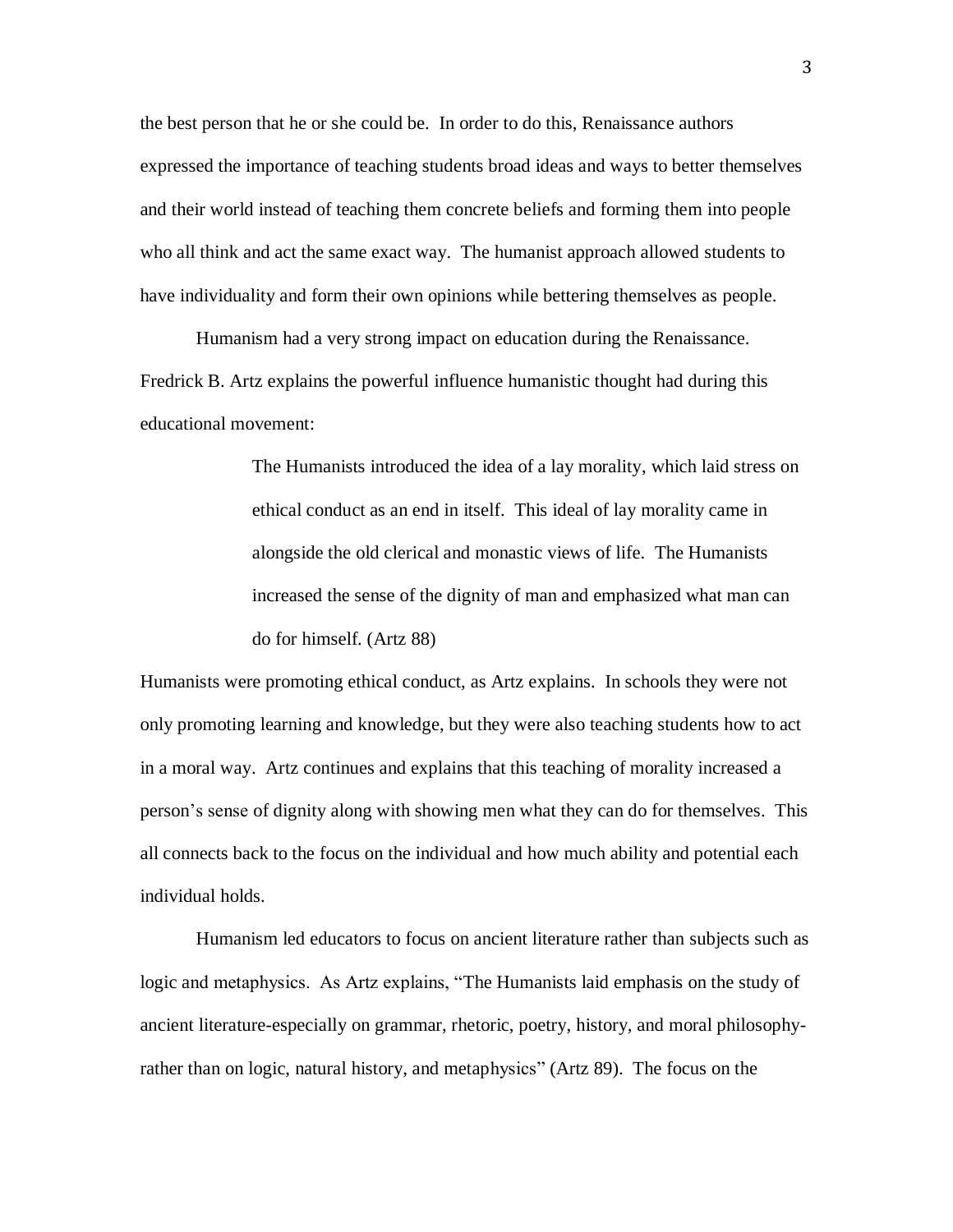subjects listed by Artz shows the powerful effect Humanism had on education systems. Educators were focusing on subjects such as poetry, rhetoric, and moral philosophy, which are subjects that allow for analysis and discussion. The focus on these subjects relates to the focus on each individual, allowing them to make their own conclusions and form their own opinions on certain topics, as opposed to focusing on subjects with concrete answers. The focus of schools was clearly moving away from rigid ideas and instead allowing students to create their own knowledge and opinions from their own experiences.

The humanistic approach sparked a lot of change in Renaissance schools. Artz discusses the subjects that were focused on in schools:

> In trying to define exactly the nature of "Humanism" it is well to recall that the teachers and scholars who began to turn eagerly to the classical past were called, by the students, *umanista* to distinguish them from teachers of other subjects, to whom the terms *legista, jurist,* and *canonista*  had been applied for several centuries. The term *studia humanitatis*, from which later the term *humanities* was derived, was used by a number of ancient writers, including Cicero. By the first half of the fifteenth century, this term came to stand for a clearly defined series of scholarly subjects, namely, grammar, rhetoric, poetry, history, and moral philosophy as these were set forth by the standard writers of antiquity. (Artz 13)

The term "humanities" stood for all of the subjects that were focused on by teachers in Renaissance education. Subjects like poetry, history, and moral philosophy would allow students to think and focus on their individual opinions regarding these subjects. This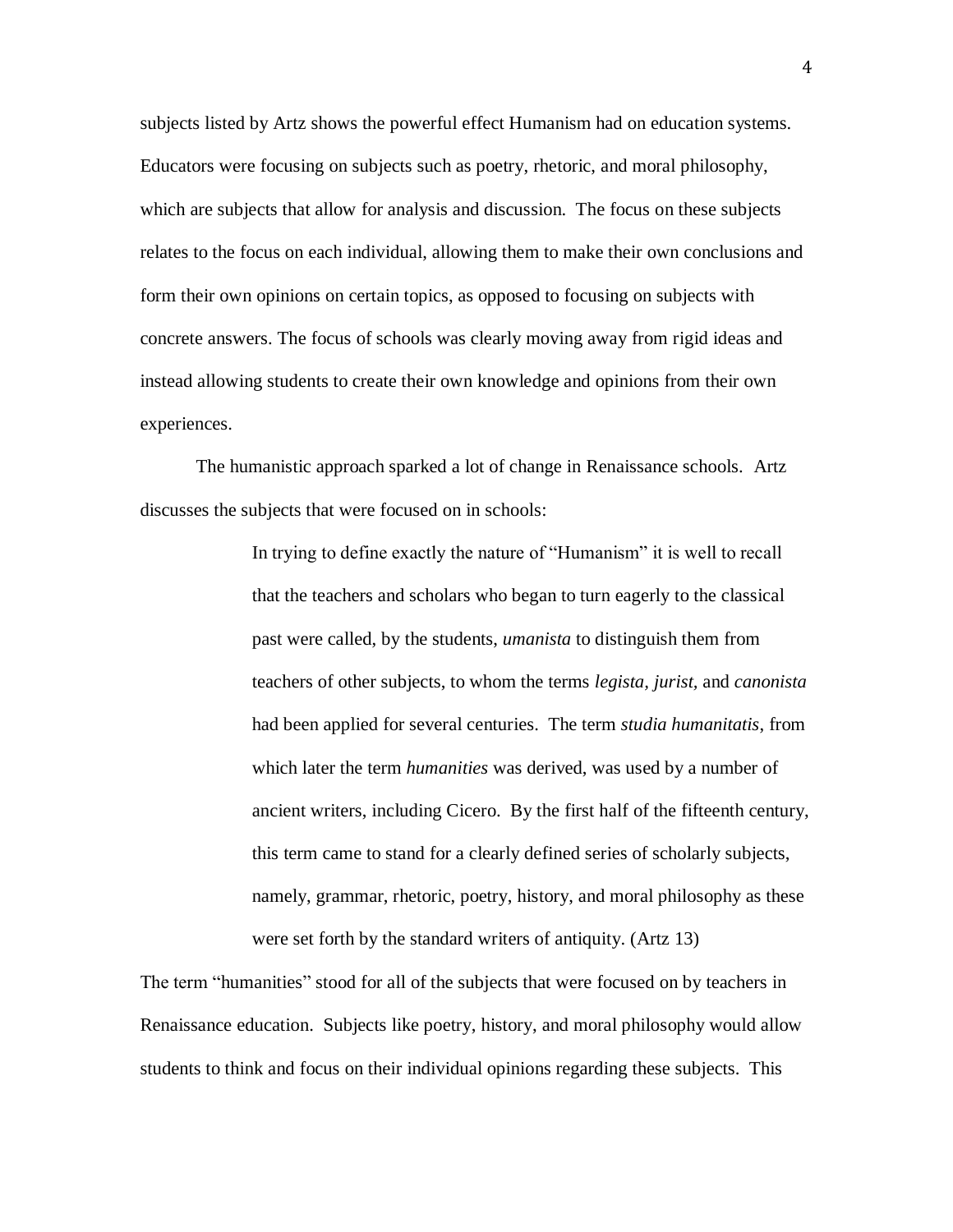concept in Renaissance education displays clearly the powerful influence Humanism had on Renaissance education.

Humanism during the Renaissance was an essential factor in education becoming so important. In "The Two Cultures and Renaissance Humanism," Cynthia M. Pyle discusses the background of humanism and its influence during the Renaissance. Pyle states, "By the fifteenth century in Italy we find that these medieval pedagogical divisions have considerably evolved into the *studia humanitatis* (grammar, rhetoric, poetry, history and moral philosophy), or what we may begin to call the humanistic studies" (Pyle 126). The studies within the category of humanities were based on subjects that focused on thought. These studies gave students knowledge that would help them in their own individual life experiences as well as helping them in their studies.

Many areas of Europe, one of these being Italy, were greatly affected by the Renaissance way of thinking and teaching. Robert Black explains:

> Italy was the most urbanized area of Europe in the Renaissance period with a highly developed commercial and civic life leading to widespread diffusion of education and literacy. The church, dominant in education up to the thirteenth century, became largely redundant by about 1300, and pre-university teaching passed overwhelmingly into secular hands. (Black 570)

This transition away from the religious backbone for learning shows how greatly the Renaissance focused on humanism. Although the church still had control over schools, students were starting to have more room to create their own opinions and beliefs. There was still a religious presence in schools, however the focus on the individual was more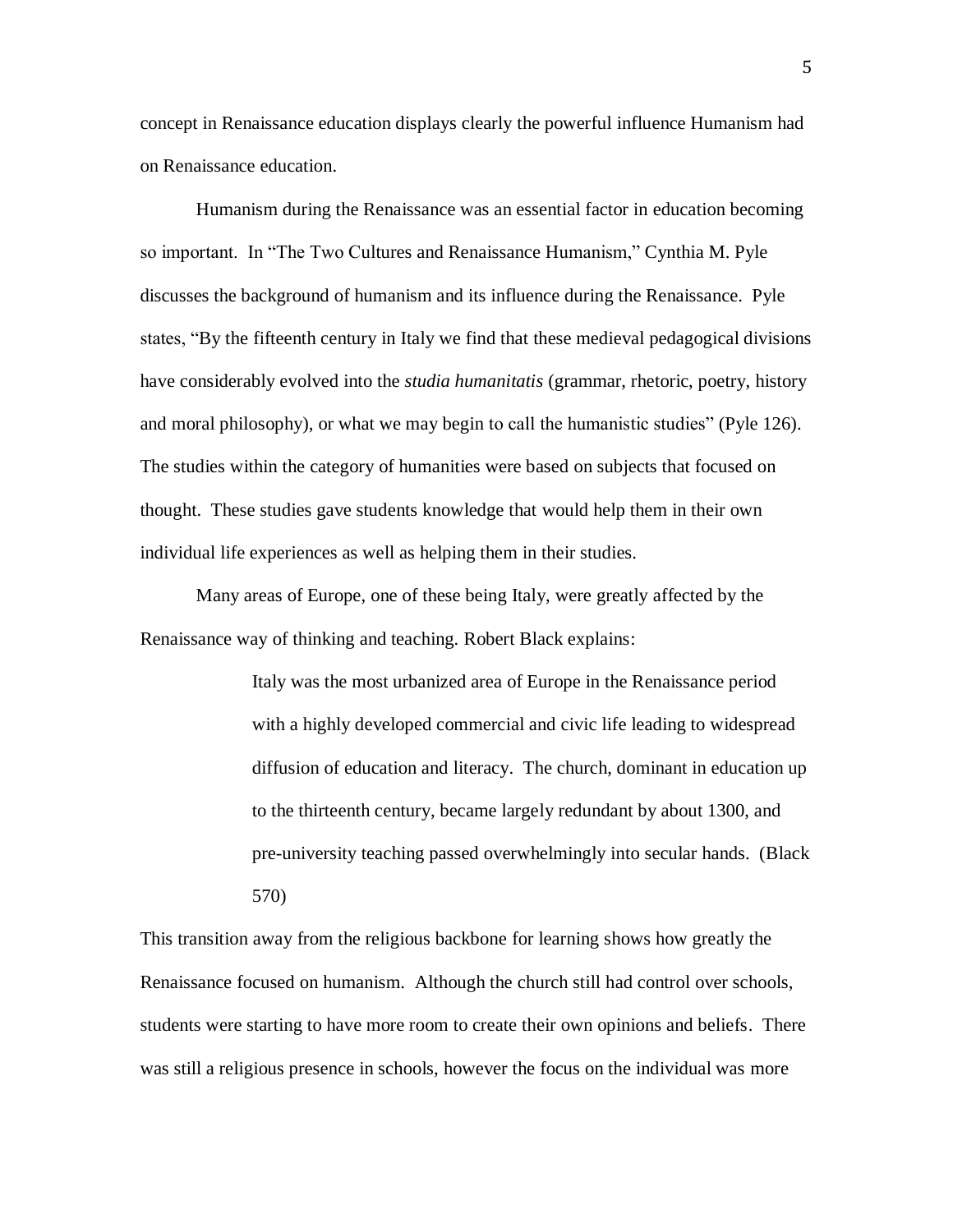prominent. The focus of humanism was to allow people to form their own beliefs and not force children to have certain opinions or mold their minds. Humanism allowed students to develop their own opinions instead of always being given information to memorize. This memorization did not stop, but there was a new appearance of the opportunity for a student to have his or her own opinions and beliefs as well. The education system's movement away from the church shows the power that humanism had on schools in the Renaissance.

Although authors of the Renaissance focused on humanism and working to better each individual, it is important to remember that the opportunity to learn and gain an education was not given to every single child during this time period. Most students were hand picked from childhood to be granted the privilege of receiving an education. Roger Ascham, an English scholar, explains his disagreement with this practice in his text *The Scholemaster*. Ascham explains, "Thies yong scholers be chosen commonlie, as yong apples be chosen by children" (Ascham). The education discussed by Ascham and other Renaissance authors was not given to everyone, but was only given to those selected at a young age for particular promise. Ascham explains his disagreement with this practice:

> For verie greaf of harte I will not applie the similitude: but hereby, is plainlie seen, how learning is robbed of hir best wittes, first by the great beating, and after by the ill chosing of scholers, to go to the universities. Whereof cummeth partelie, that lewde and spitefull prouerbe, sounding to the greate hurte of learning, and shame of learned men, that, the greatest Clerkes be not the wisest men. (Ascham)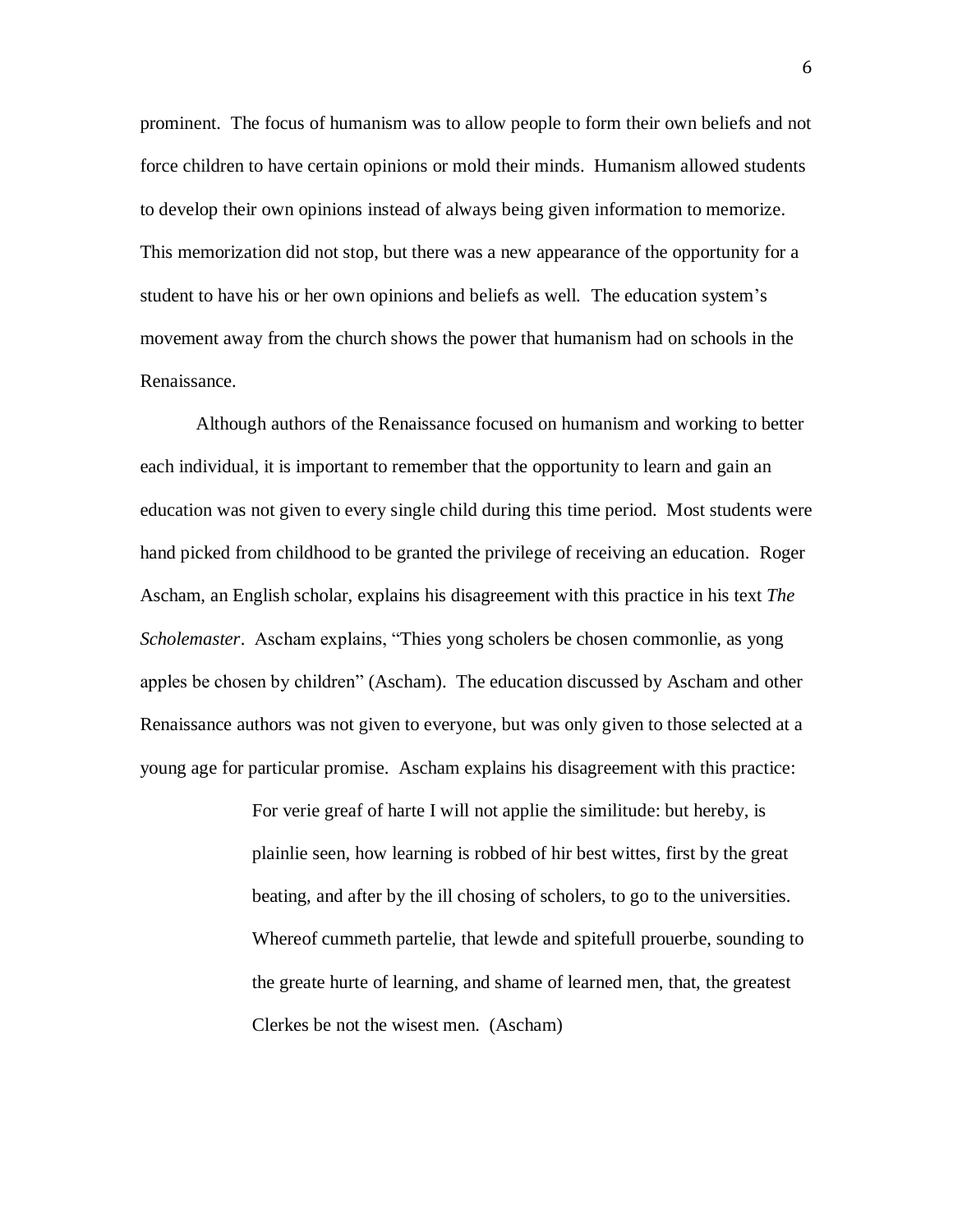The boys chosen to be sent off to university and given the opportunity to gain an education were chosen at a young age. Although the Renaissance benefitted our education systems by illuminating some very influential teaching practices, there were also downfalls, such as the fact that not everyone had the privilege of receiving this education. Although the movement was not overnight and it took time for the ideas to be accepted by most people, the education movement of the Renaissance was still extremely influential.

During the Renaissance, the importance of the classroom being a caring and comfortable environment for the student was promoted. Ascham discusses in great detail how important it is for a teacher to make sure that a student is comfortable in the classroom. Ascham explains the best learning occurs when students are comfortable and content in their environment. Ascham explains in his preface, "M. Wotton, A man milde of nature, with soft voice, and fewe words, inclined to M. Secretaries iudgement, and said, in mine opinion, the Scholehouse should be in deede, as it is called by name, the house of playe and pleasure, and not of feare and bondage: and as I do remember, so saith Socrates in one place of Plato" (Ascham). Ascham is explaining that when a student comes to school, they should be relaxed and contented. With a student being content, he or she will not have any worries or distractions and all of their focus can go into their learning. If the schoolhouse were a place of fear and bondage, students' thoughts would be preoccupied with fear and worry and they would not be able to focus on their learning. Ascham explains this important idea as being said by a man of mild nature with a soft voice. A person with a mild nature and soft voice would only say something if he or she believed it to be truly important, which illuminates how strongly Ascham felt about the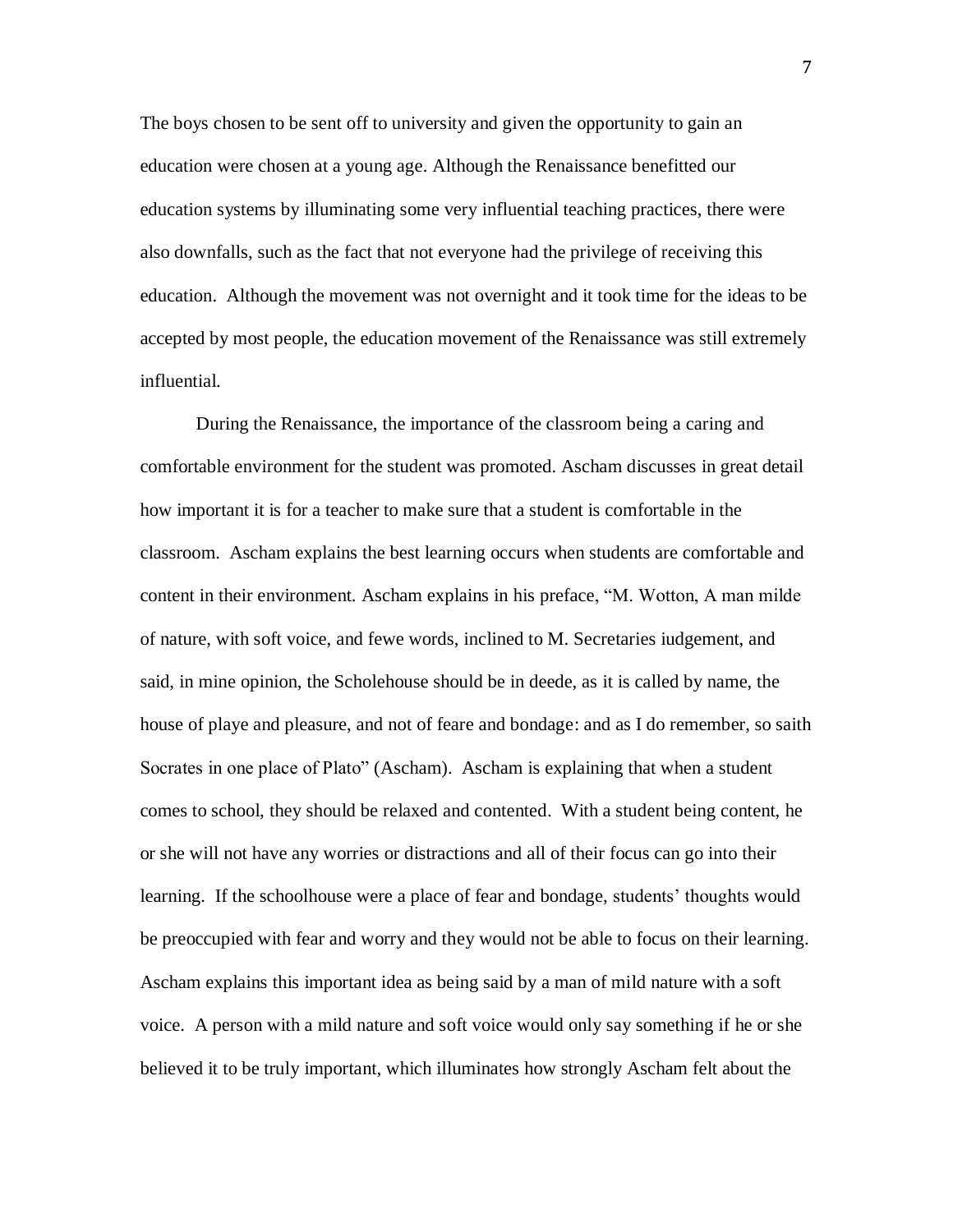classroom being a comfortable environment. This statement is the beginning of Ascham's explanation of why a classroom should in fact be a caring environment.

Ascham makes many points to highlight his argument that the classroom should be a caring environment. If the classroom is not a comfortable environment the students may be too nervous to ask questions. This tension will lead to a block in their learning. To avoid this, teachers should strive to create this caring environment. Ascham explains:

> Let your Scholer be neuer afraide, to aske you any dout, but use discretlie the best allurements ye can, to encourage him to the same: lest, his ouermoch fearing of you, driue him to seeke some misorderlie shifte: as, to seeke to be helped by some other booke, or to be prompted by some other Scholer, and so goe aboute to begile you moch, and him selfe more. (Ascham)

Although it is important for a student to learn on his or her own, the student needs to feel comfortable with his or her teacher in order for this to happen. Ascham believes a teacher should be approachable, but the teachers should not be handing out information and students should be driven to learn on their own. If students are afraid of their teacher, however, they will never ask questions and knowledge they cannot find on their own will go unknown. Ascham that small acts from a teacher such as praising a student for good work will create a connection and a trust between the teacher and student that will make the student comfortable with their teacher.

Ascham directly discusses the beating of children in classrooms, and explains his disagreement with this practice:

8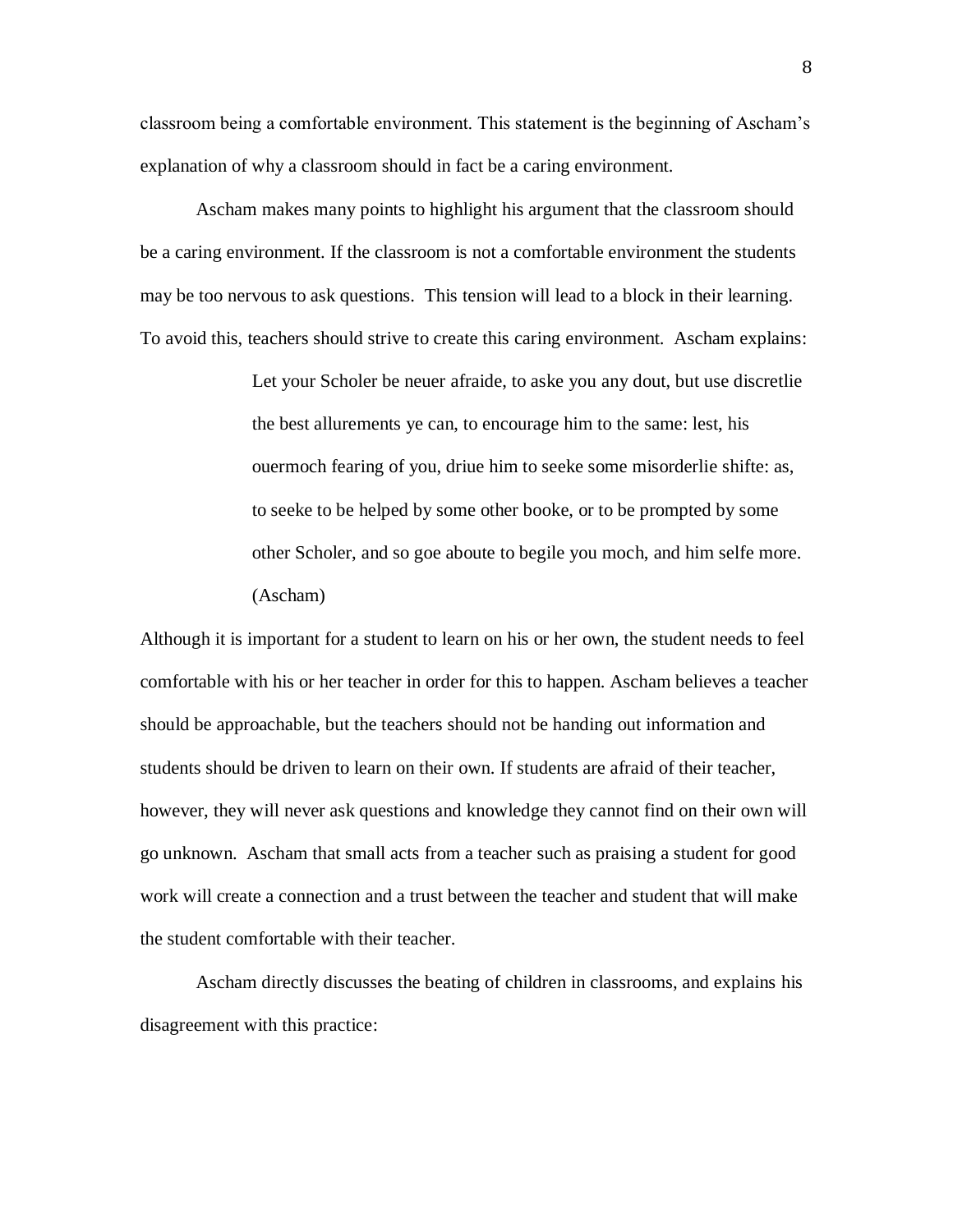For commonlie, many scholemasters, some, as I have seen, moe, as I have heard tell, be of so crooked a nature, as, when they meete with a hard witted scholer, they rather breake him, than bowe him, rather marre him, then mend him. For whan the scholemaster is angrie with some other matter, then will he sonest faul to beate his scholer: and though he him selfe should be punished for his folie, yet must he beate some scholer for his pleasure: though there be no cause for him to do so, nor yet fault in the scholer to deserue so. (Ascham)

Even today, some students are more difficult to teach than others and some are less interested in learning. When this occurs or when a student is acting out, scholemasters during the time of Ascham's writing believed it was acceptable to beat students. A crucial line in this section of Ascham's writing states, "when they meete with a hard wittted scholer, they rather breake him, than bow him, rather marre him, then mend him." Instead of helping the student and working with them to fix the problem, they are hurting the student. Hurting the student will lead to fear, which as Ascham explained earlier, will cause him or her to not be focused on learning. This connects back to his desire for a comfortable classroom. The teacher showing their concern, instead of further breaking the student down, will likely help the student to improve and better themselves along with being more comfortable with their teacher, therefore being more apt to learn.

Ascham continues his argument that teachers beating their students will not help the student attain knowledge. Ascham states, "I said somewhat farder in the matter, how, and whie, yong children, were soner allured by love, than driven by beating, to atteyne good learning" (Ascham). A teacher creating a caring relationship with his or her student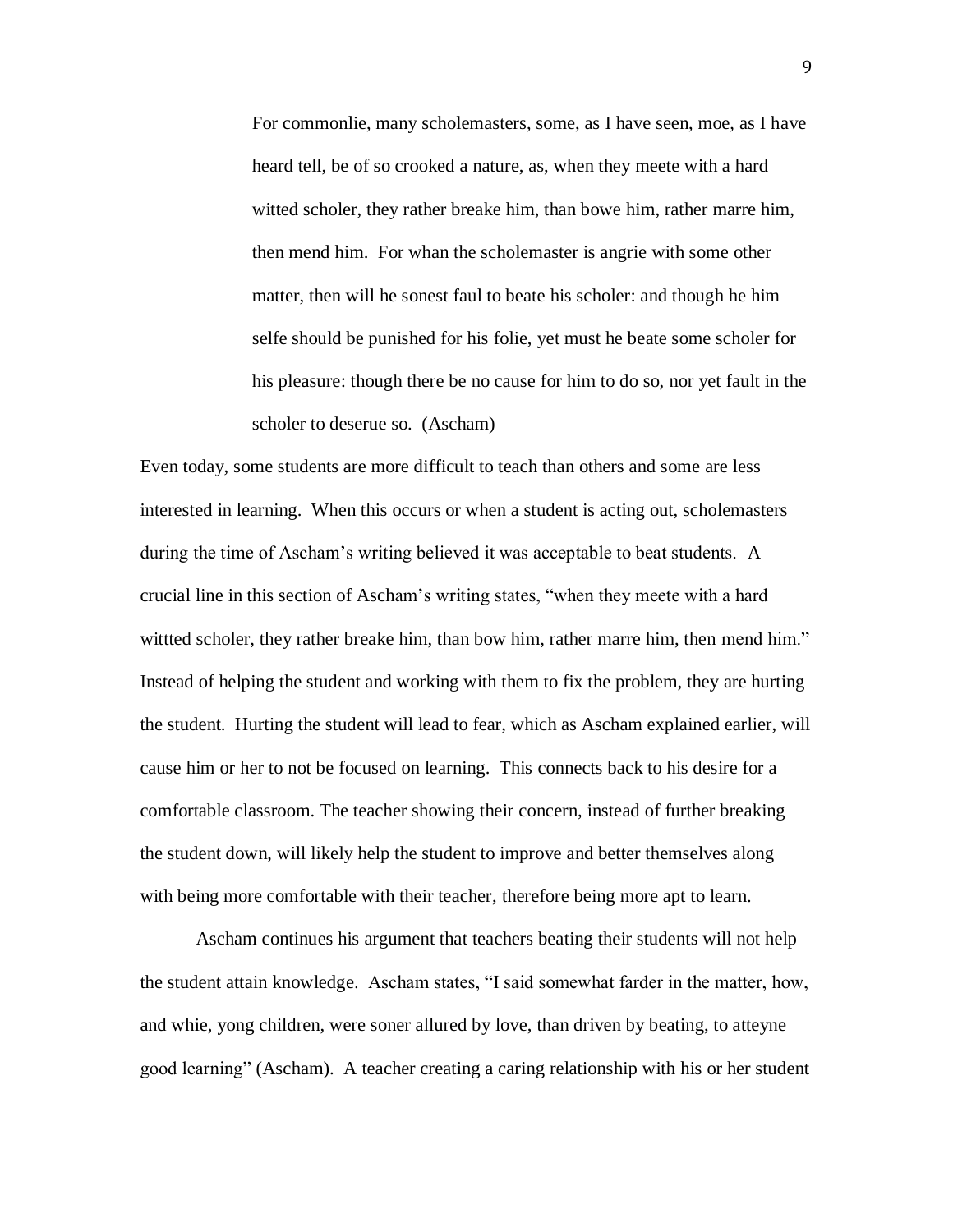will prompt the student to learn. If the student sits in the classroom in fear of being beaten, he or she will struggle to pay attention and therefore will be unable to attain knowledge. Ascham also states, "No learning ought to be learned with bondage". If the student feels bondage, as Ascham explains, this will hinder his or her learning. Throughout his writing, Ascham displays a clear theme in his belief that a classroom should be a comfortable learning environment.

About ten years after Ascham, Michel De Montaigne, a French philosopher of the Renaissance, showed ideas similar to those of Ascham in his piece "Of the Education of Children." Montaigne touches upon the idea of a caring and comfortable classroom environment, and when discussing the caring learning setting he states, "I have always disliked the discipline of most of our schools. They might have erred less harmfully by leaning toward indulgence. They are a real jail of captive youth" (Montaigne 26). Montaigne, like Ascham, expresses his belief that school systems during this time period were too disciplined. These extremely disciplined and restraining classrooms did nothing to positively affect students and their learning. Montaigne shows his belief that leaning towards indulgence and showing more lenience when students acted out, as Ascham explained, would show students that their teachers are there to help them not to hurt them.

Montaigne agreed with Ascham in the fact that a tense and restraining classroom would in no way help students in improving their education. Montaigne discusses this at several other points within "On the Education of Children." Montaigne states, "For among other things he had been advised to teach me to enjoy knowledge and duty by my own free will and desire, and to educate my mind in all gentleness and freedom without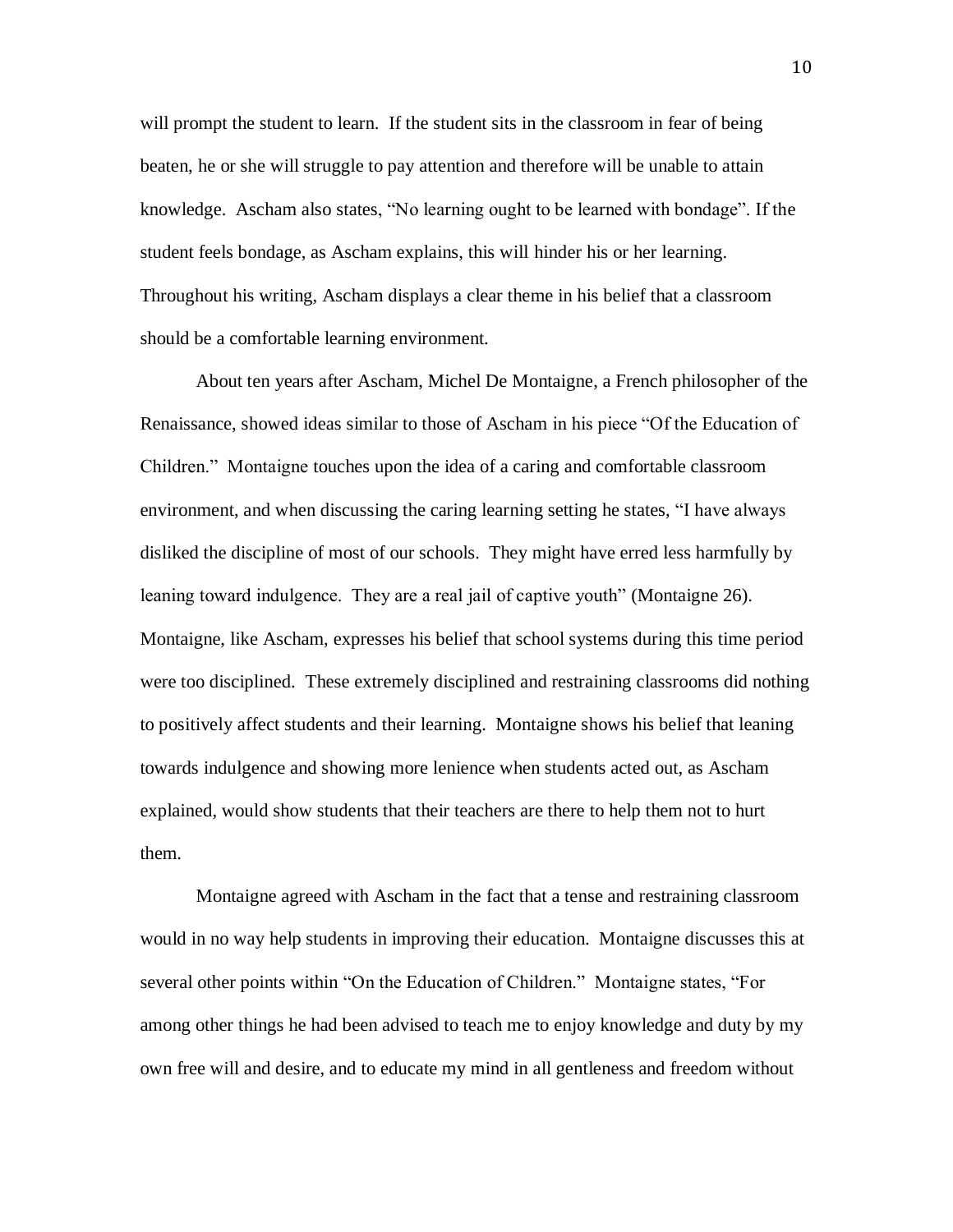rigor and constraint" (Montaigne 31). Montaigne illuminates the importance of a student holding the desire to learn. If you create an environment that takes the joy out of learning, students will lose their desire to learn and the joy knowledge can bring them will also be taken away. This all circles back to the common Renaissance desire for a less tense and restraining classroom. There is clear agreement throughout Renaissance writing that teachers should not be harming their students, but helping them and showing their students that they care about their success.

Even today it is still extremely important for teachers to create a caring environment on an emotional level for their students. There are many current studies that highlight the importance of a teacher making his or her classroom a comfortable environment and how this is essential to student's learning. Although students may not have fear at school, every student is different and some may struggle with issues at home, which is why this caring environment is so crucial. In an article by Lachel Story and Janie Butts, the authors discuss creating a caring learning environment. Story and Butts state, "Compelling teaching begins with teachers conveying genuine caring for student and their learning experience. Students have an innate need and desire for their teacher to care for them" (Story and Butts). This statement relates clearly back to when Ascham discussed the importance of helping a student rather than hurting them. Showing students you care about them and their learning as a teacher will compel them to excel in the classroom.

Story and Butts continue explaining their emphasis on a caring classroom and discuss specific ways that a teacher can create a caring environment, "Other caring acts teachers can foster include having an open-door policy, being fair, and celebrating small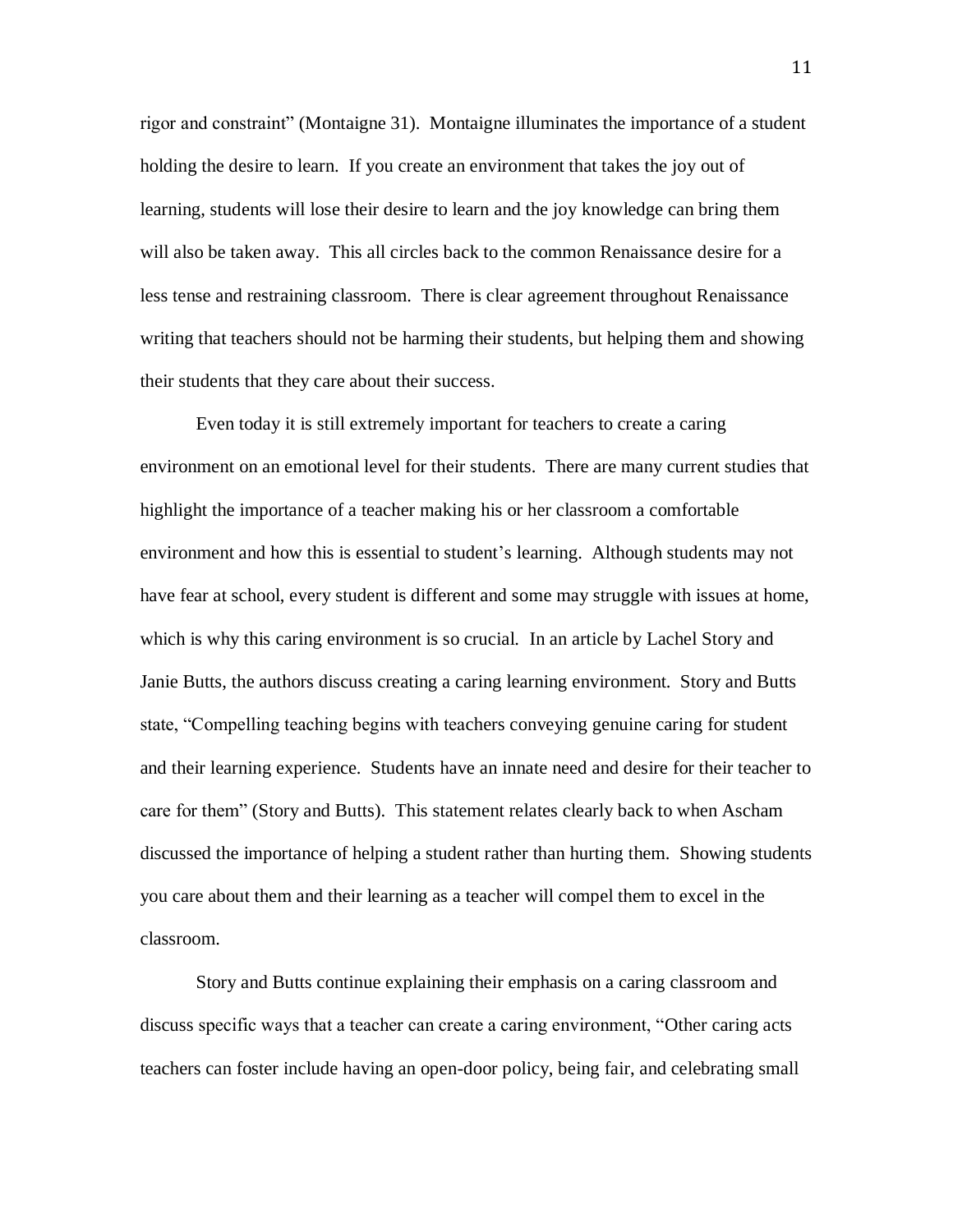accomplishments" (Story and Butts). All of these traits would help to make students more comfortable with their teachers along with feeling appreciated. The authors continue, "Asking and valuing students' opinions on classroom approaches, activities, and policies conveys caring . . . Another ingredient of caring is fairness, which means treating all students exactly the same. Students will feel a sense of caring because they will have the comfort of knowing they are equal representatives with equal opportunities" (Story and Butts). In order to be a caring teacher, it is important to show the same amount of compassion to all students. Ascham displays this same idea when he discusses the importance of all students having the opportunity to learn.

One of the reasons Renaissance writers such as Ascham felt that a caring classroom was so important was because of the focus on humanism. Renaissance educators were greatly focused on the individual; therefore teachers would be focused on making their students the best individuals they could be. The focus on having a caring classroom is clearly still present in classrooms today. In "The Benefits of Using Sociodrama in the Elementary Classroom: Promoting Caring Relationships Among Educators and Students," Deanna Pecaski highlights some important information on the caring classroom. She states, "Educational environments should exist as places that nurture and celebrate student individuality as preparation for a lifetime of learning and existing cooperatively in complex society" (Pecaski 451). Not only will a caring classroom promote learning, but it will also help to build students into caring people in the future, which will allow them to work well as adults in society. This focus on humanism is clearly carried from Renaissance education all the way to school systems today.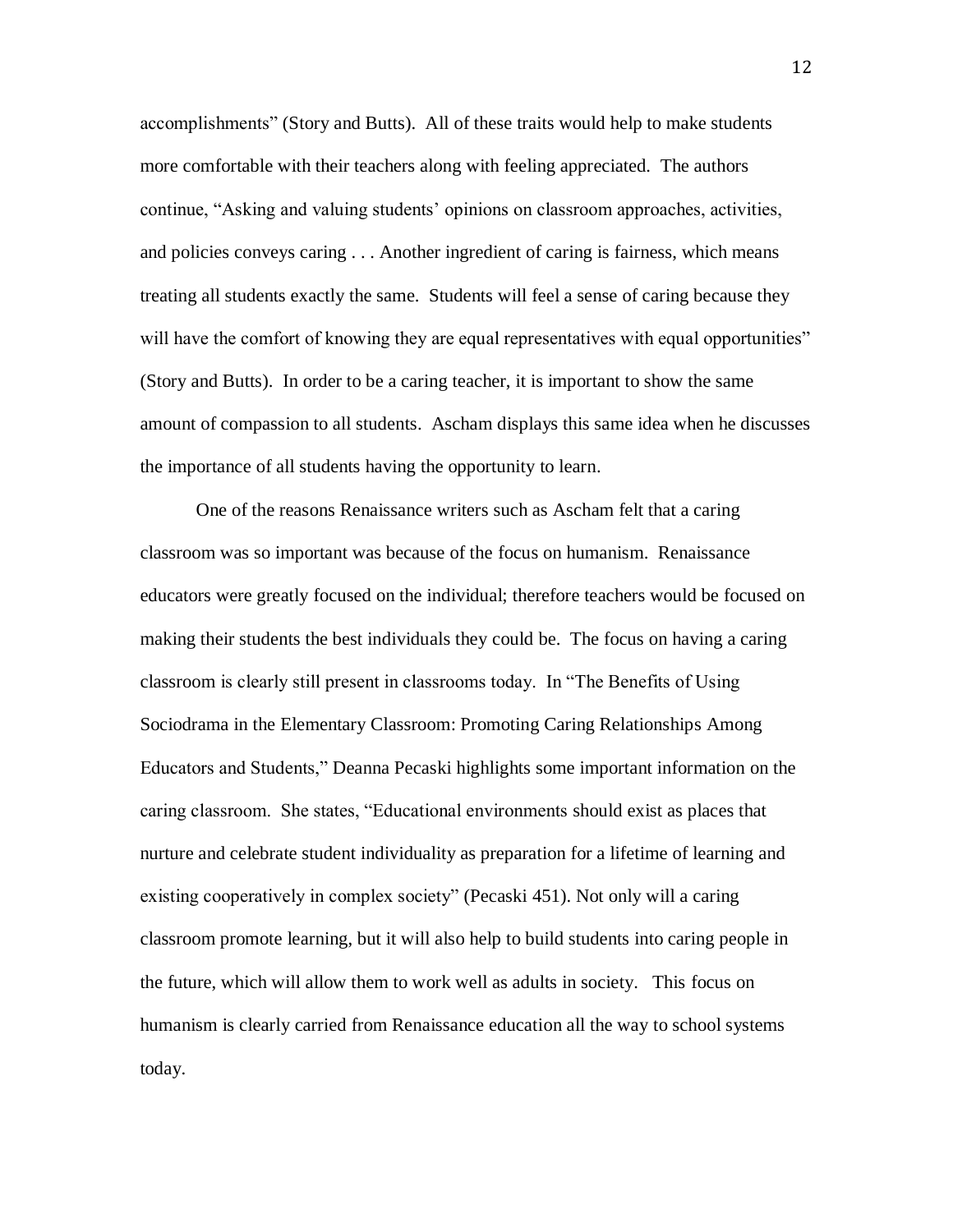There have been several recent educational studies that examine relationships between students and teachers. Nora Alder explains in her article "Interpretations of the Meaning of Care," a study that examines how students unanimously express the fact that having a caring teacher promotes their motivation to complete their schoolwork. Within the review of literature regarding this topic in her article, Alder states, "The teacher who is interested in shaping a caring and altruistic person has to model the behavior that is subjectively deemed appropriate in interaction with students" (Alder 243). This statement relates directly to humanism and the notion for a caring classroom during the Renaissance. During the Renaissance, the focus was on the individual person as seen through humanism. Teachers in the Renaissance and today play a crucial role in shaping a child into the person they will grow up to be. Having this role, it is important to show care and demonstrate what a caring and authentic person should act like.

Along with showing students what it looks like to be a caring person, a teacher with a caring classroom has also proved to motivate students in their learning. Alder reflects on a study by Deborah R. Dillon, which examines research on care in schools: "Several studies that examined student perceptions noted the value students place on caring as a teacher attribute. Students said they worked harder when they perceived that their teachers cared about them personally and academically. Students in Dillon's (1989) investigation attributed the relaxed atmosphere of the classroom, the teacher's sense of humor, and high expectations for students to be contributing factors in their perceptions of their teacher as caring" (Alder 244-245). Students are more motivated to excel in a classroom when they feel their teacher is caring and has a genuine concern for their success. Alder continues, "Teachers they saw as caring were attentive to individual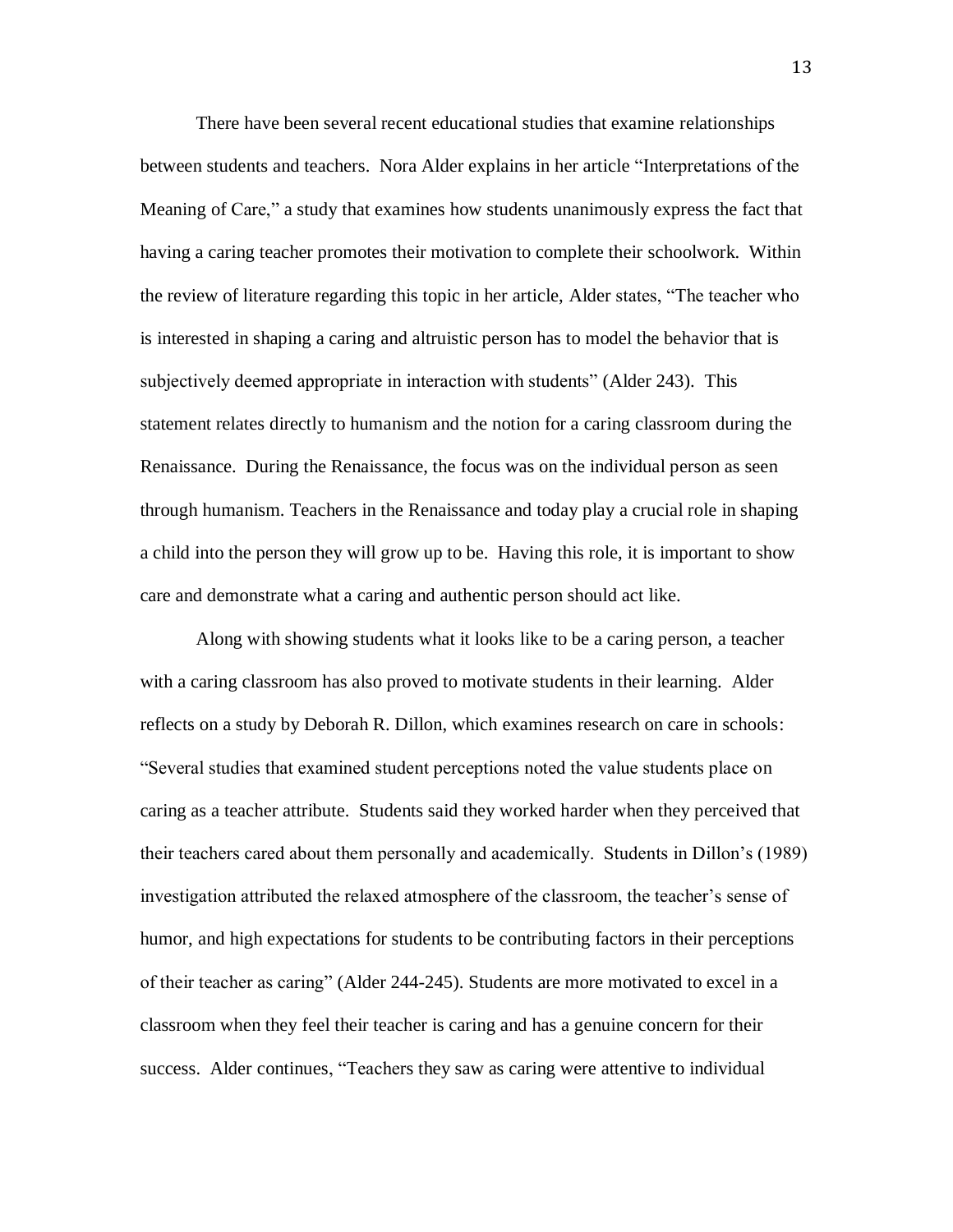student's needs and enjoyed helping students. Furthermore, caring teachers were involved, polite, and concerned with student success" (Alder 245). Ascham continuously explained to his reader that instead of tearing a student down, the schoolmaster should be building the student up and showing the genuine concern they have for the students learning. The caring classroom is a recurring theme that shows the correlation between a caring teacher and a successful student. Alder continues with her own study in urban schools to verify the claims made by the studies previously discussed. After the study, Alder determined care to be a work ethic. Alder referring to her own study states, "Students almost unanimously agreed that teachers who pressured students to complete assignments and study were caring teachers . . . both teachers were considered to be strict, concerned with their students' academic success, and caring by the majority of students in the study" (Alder 250-251). Through this study, it is clear that students react well to a caring teacher, leading them to focus more on their schoolwork and achieving success.

Along with a caring classroom, the opportunity for students to formulate their own opinions was becoming evident during the Renaissance. The role of a teacher is very complex in many aspects. One area that a teacher may find difficulty in is allowing students to form their own opinions, rather than the teacher forcing their own opinions on the student. When teaching, it is important to not mold students and force them to hold certain beliefs. Teachers need to be cautious and leave room for students to create their own opinions, which will help students grow as individuals. This idea is seen through Renaissance authors such as Michel de Montaigne in "Of the Education of Children."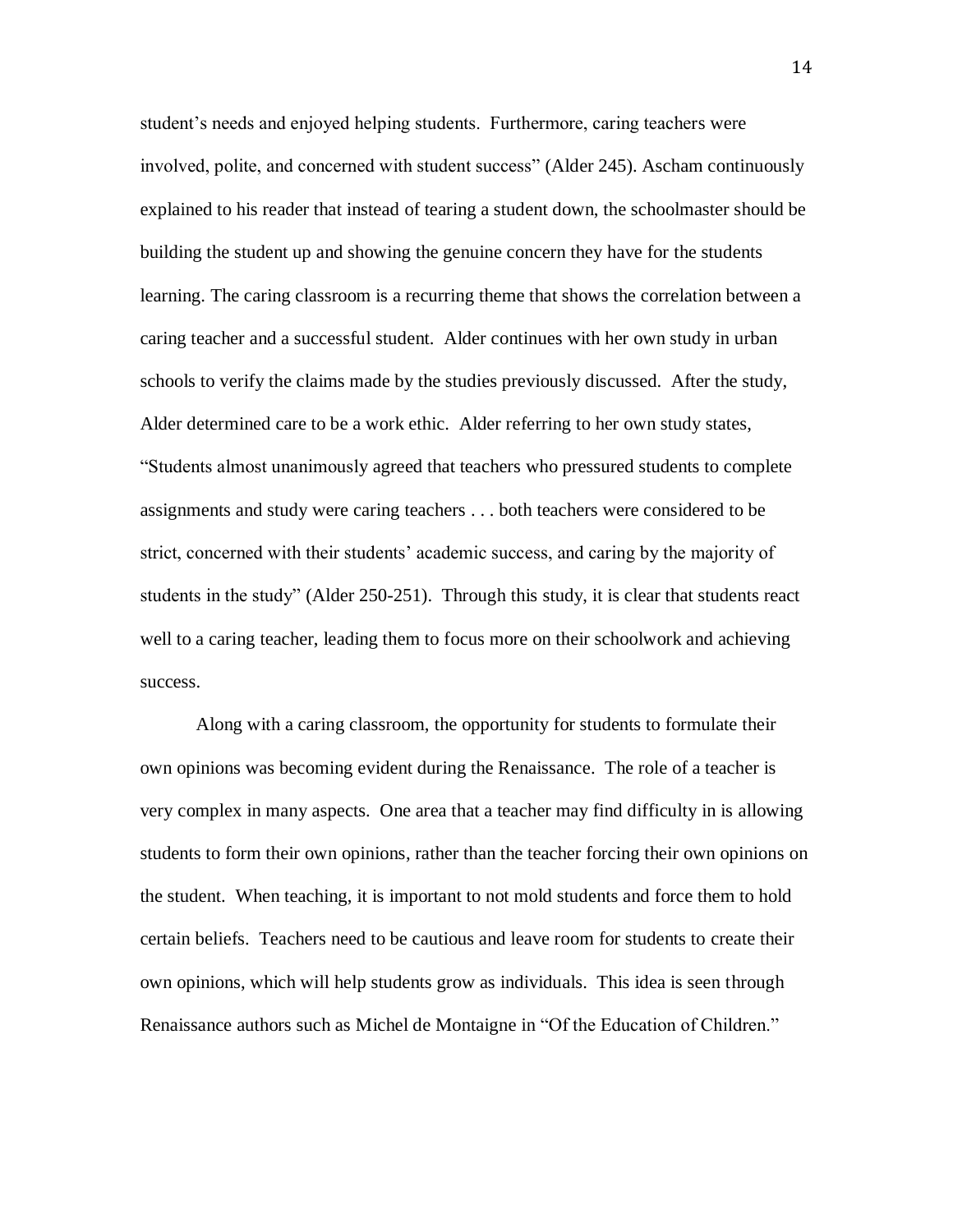Throughout his essay, Montaigne explains the difficulty of educating children and then proceeds to discuss how to best go about this challenging task.

Along with making important statements regarding the caring classroom, Montaigne also makes multiple claims that do not support molding students to hold certain beliefs. Montaigne instead proposes guiding students toward forming their own opinions. This relates back to humanism and the focus on the individual. Each individual person is unique and will hold his or her own opinions; therefore it is important to allow students to form their own views. Montaigne states, "my advice is to guide them always to the best and most profitable things, and to pay little heed to those trivial conjectures and prognostications which we make from the actions of their childhood" (Montaigne 11). Montaigne advises teachers to guide their students and keep the humanistic ideals in mind while leading them to make the correct choices. Montaigne wants teachers to help their students understand important morals, but to avoid controversial and opinionated topics. Staying away from opinionated topics will help teachers avoid influencing students to believe certain things, allowing students more space to form their own beliefs and opinions.

Montaigne makes several other points regarding the role of teachers and the importance of giving their students enough room to make their own opinions. Memorization was still occurring in ways such as having students memorize passages from the Bible. However some teachers were taking memorization too far and forcing students to memorize and accept their own personal beliefs. Montaigne states, "Our tutors never stop bawling into our ears, as though they are pouring water into a funnel; and our task is only to repeat what they told us" (Montaigne 12). As a tutor or teacher, it is

15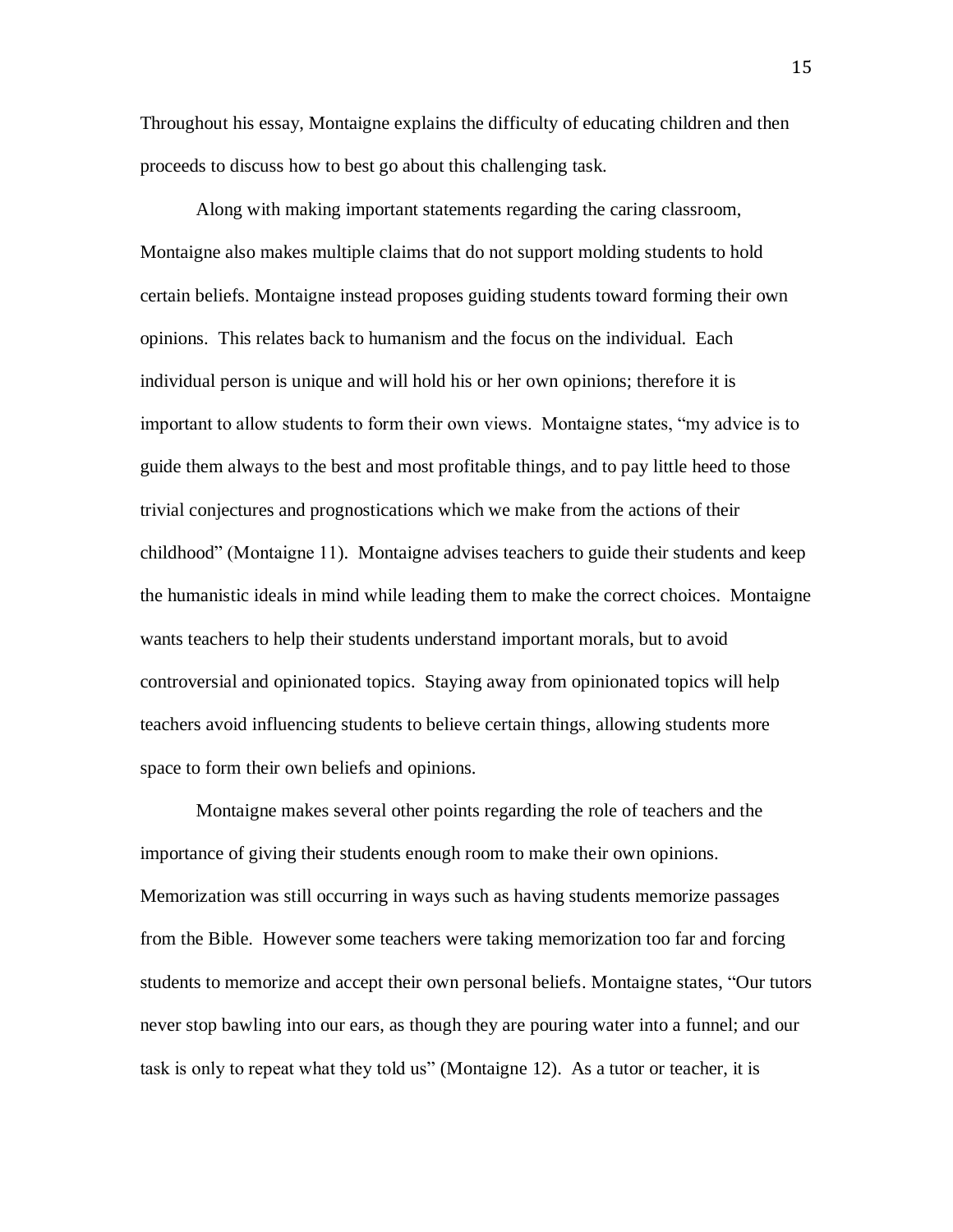important not to drill information into the student's minds or make them memorize the information and move forward. Teachers were forcing students to memorize, instead of allowing them to think. This forced memorization of facts and opinions would not allow students to excel as individuals. The movement being presented by Montaigne is students should not be formed and molded to believe certain things but instead taught crucial knowledge, and then form their own opinions.

An analogy displaying the similarity between students and bees in "Of the Education of Children" illuminates Montaigne's belief that students need to be given the space to formulate their own decisions and opinions. Montaigne explains:

> The bees plunder the flowers here and there, but afterward they make of them honey, which is all theirs; it is no longer thyme or marjoram. Even so with the pieces borrowed from others; he will transform and blend them to make a work that is his own, to wit, his judgment. His education, work, and study aim only at forming this. (Montaigne 14)

Montaigne believes that students should treat knowledge in the same way that bees treat honey. Students should listen to different theories or studies, and then formulate their own opinions from what they have heard. This opinion will be formulated on their own, highlighting the idea of individuality. Although the student is taking bits and pieces of what he has heard from others, he is still processing this knowledge and making his own judgments.

Montaigne clearly illustrates his point that a teacher should not completely mold a student, but should instead be a guide. He states, "Our mind moves only on faith, being bound and constrained to the whim of others' fancies, a slave and a captive under the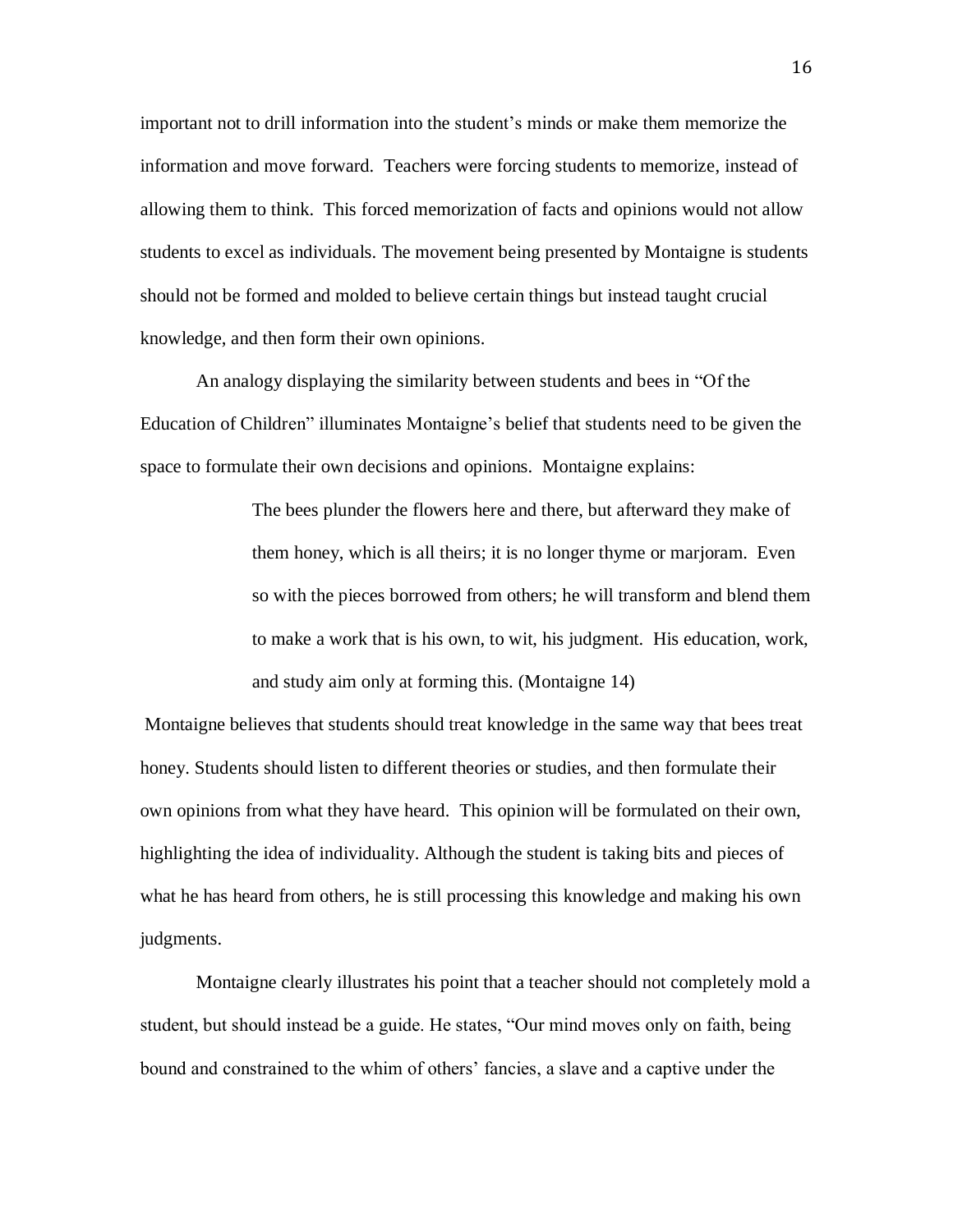authority of their teaching. We have been so well accustomed to leading strings that we have no free motion left; our vigor and liberty are extinct" (Montaigne 13). Montaigne describes students as being captive and slaves to their teachers in some situations. A student during the Renaissance may have had no choice than to believe what their tutor was teaching them because they may not have known any other way. These students are described as having no free motion, almost as if the students are puppets being formed to think and act in a certain way. Lastly, Montaigne explains that he believes after getting an education a student's liberty is extinct. All of this evidence confirms Montaigne's belief that teachers need to be more of a guide to their students and enforce the humanistic beliefs, allowing students to grow as individuals and form their own beliefs and opinions.

Scholars who study the Renaissance, like Artz, have also made claims regarding the importance of allowing students the freedom to create their own individual thoughts and beliefs. Artz explains, "In secondary education, the Humanists rejected the great rigid and closed systems of Scholastic thought, and substituted for them a knowledge derived from concrete and worldly experience. Humanism thus stimulated critical attitudes, and freed minds which refused to be bound by old systems and were prepared to accept new ideas and new experiences" (Artz 89). Advocates of humanism did not agree with the strict and concrete education systems prior to the changes that came during the Renaissance. Schools were extremely harsh and did not involve a lot of individuality and instead required a great amount of memorization. The focus on the individual is again seen when Artz explains that Renaissance educators began to enforce knowledge that came from worldly experience.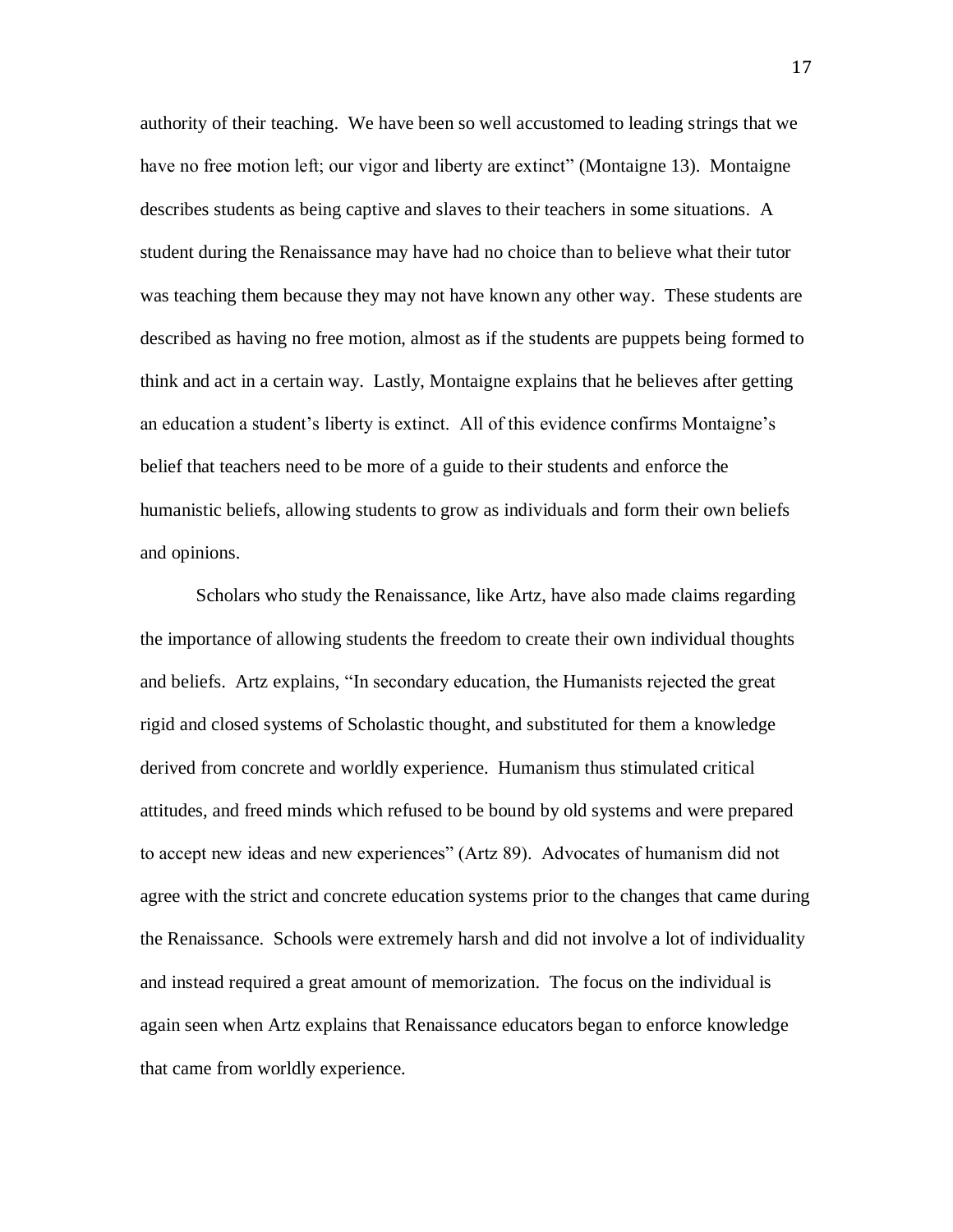Montaigne's letter promoting the teacher as a guide as well as Artz' acknowledgement of the impact humanism had on students individuality has clear influence on today's education systems through an approach referred to as guided learning. Guided learning is an approach in which teachers give their students just the right amount of information to learn, but give them freedom to form this knowledge on their own. This is extremely similar to the idea Montaigne expressed where he stressed the importance of the teacher as a guide. In guided learning, teachers present a lesson or a problem that has just enough information to allow the student to form an answer to the problem on their own. This allows students to have some help, but still be able to learn on their own. This relates directly to Montaigne's proposed movement for the teacher to avoid drilling information into the students mind, and instead allowing them to learn and excel on their own while working as a guide. Guided learning also encourages teachers to only interfere when a student is stuck, giving the student the opportunity to come to a conclusion or answer on their own before interfering. This clearly reflects Montaigne's indication that memorization should be limited and a teacher should guide their students learning, allowing them to form ideas and knowledge on their own. Students working to create their own knowledge will also help them as individuals which again shows clear reflection of the humanistic approach of the Renaissance.

There are several studies that show the positive effects of guided learning in the classroom. Hushman and Marley's article, "Guided Instruction Improves Elementary Student Learning," refers to theorists who support guided learning and explains the benefits of this approach. The authors state: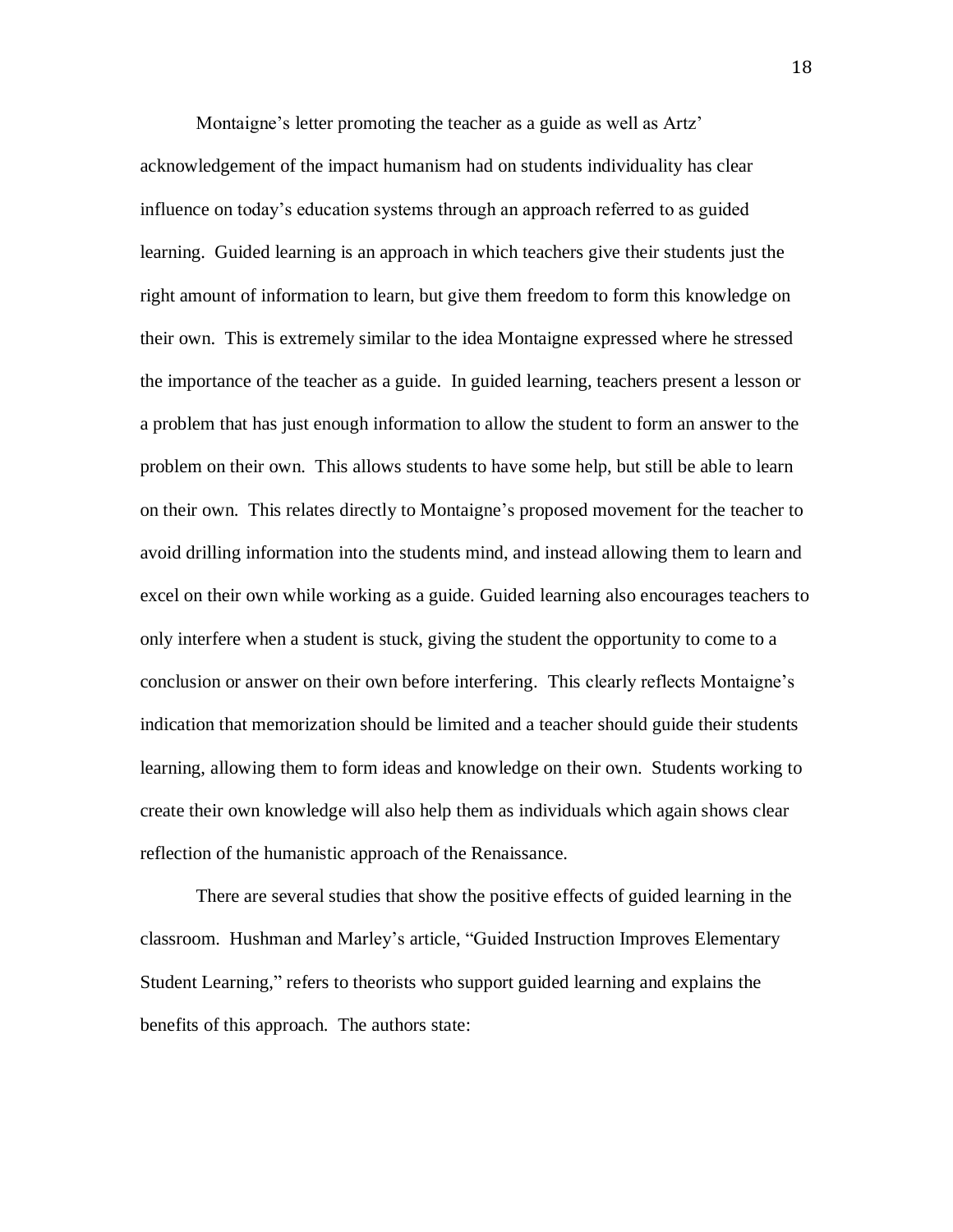Learning theorists who advocate that teachers provide no or very minimal instructional guidance often refer to these strategies as discovery learning. These theorists propose that robust learning occurs when students construct knowledge from their own unique experiences. Accordingly, learners in discovery learning contexts are asked to construct target knowledge or procedures while involved in the solving of authentic problems, with the expectation that searching for and creating solutions while solving authentic problems will lead to deeper conceptual understanding (Hushman and Marley 371).

Many influential educational theorists support the notion of guided learning. This style not only allows the student to obtain knowledge, but to grow as a person as well, because they are not just being handed the information and being told to memorize it. Instead they are attaining this knowledge on their own.

One highly influential educational theorist whose writing and beliefs are very similar to the educational views of Montaigne is Lev Vygotsky. Vygotsky's idea of scaffolding is very closely related to Montaigne's desire for teachers to not force information on students but instead guide them to gain knowledge on their own. The Zone of Proximal Development is the concept that when a student is at a certain stage, giving them a small amount of help will give the student enough support to take their learning and comprehension to another level. This small amount of help the teacher gives the student is what is referred to as scaffolding. Once the students complete this assignment with scaffolding, they will soon be able to complete more challenging assignments with no help at all. The goal is to provide enough help to students to make sure they are learning, similar to Montaigne's idea of the teacher as a guide. Giving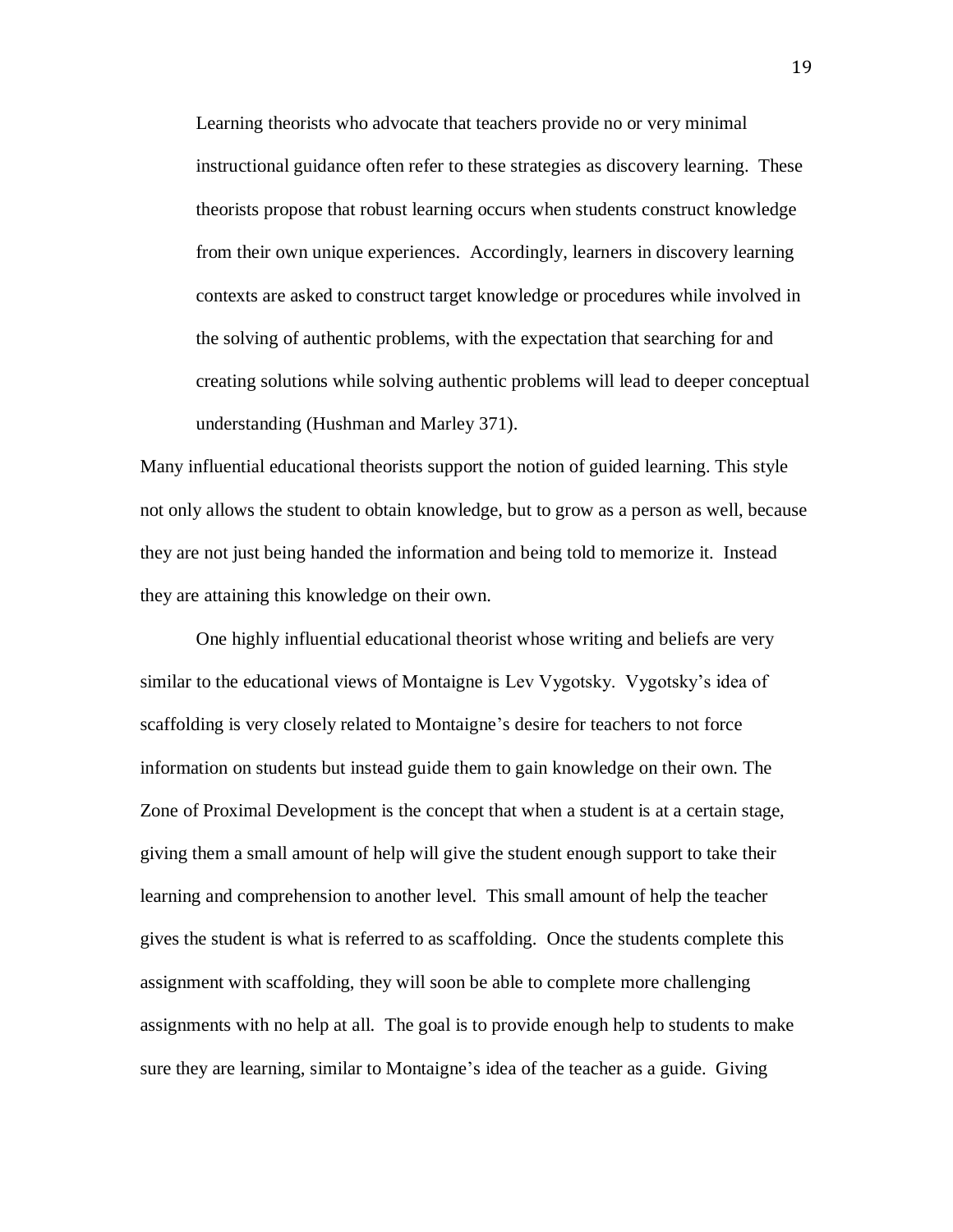students space in their learning will give them the tools to figure things out on their own and be able to complete these tasks more than once. The theory of scaffolding has teachers or tutors observe the students learning and give them assistance to reach their learning goals based on how well they are picking up the information on their own. It is important, as humanistic writers explained, to focus on the individual and their unique learning methods. Doing so will allow teachers to work as a guide to help students excel on their own.

Montaigne and his educational theories have clear influence on our education systems today. Along with the teacher acting as a guide, Montaigne expressed other ideas in his writing of "On the Education of Children" that have clear influence on our current education practices. One of these ideas is the method today referred to as differentiated instruction. Although Montaigne may have not called his proposals "differentiated instruction," the core principle of this theory ties clearly back to the writing of Montaigne. The idea of differentiated instruction is that each student learns differently, and it is important to make sure your method of teaching information allows all students to understand each lesson. It is clear that the principals of "differentiated instruction" are rooted in Montaigne's theories on education.

Montaigne expresses an awareness that all students learn at different paces. He also grasps the fact that it is important to make sure a teacher, is meeting the needs of all of his or her students. Montaigne states, "If, as is our custom, the teachers undertake to regulate many minds of such different capacities and forms with the same lesson and a similar measure of guidance, it is no wonder if in a whole race of children they find barely two or three who reap any proper fruit from their teaching" (Montaigne 261-266).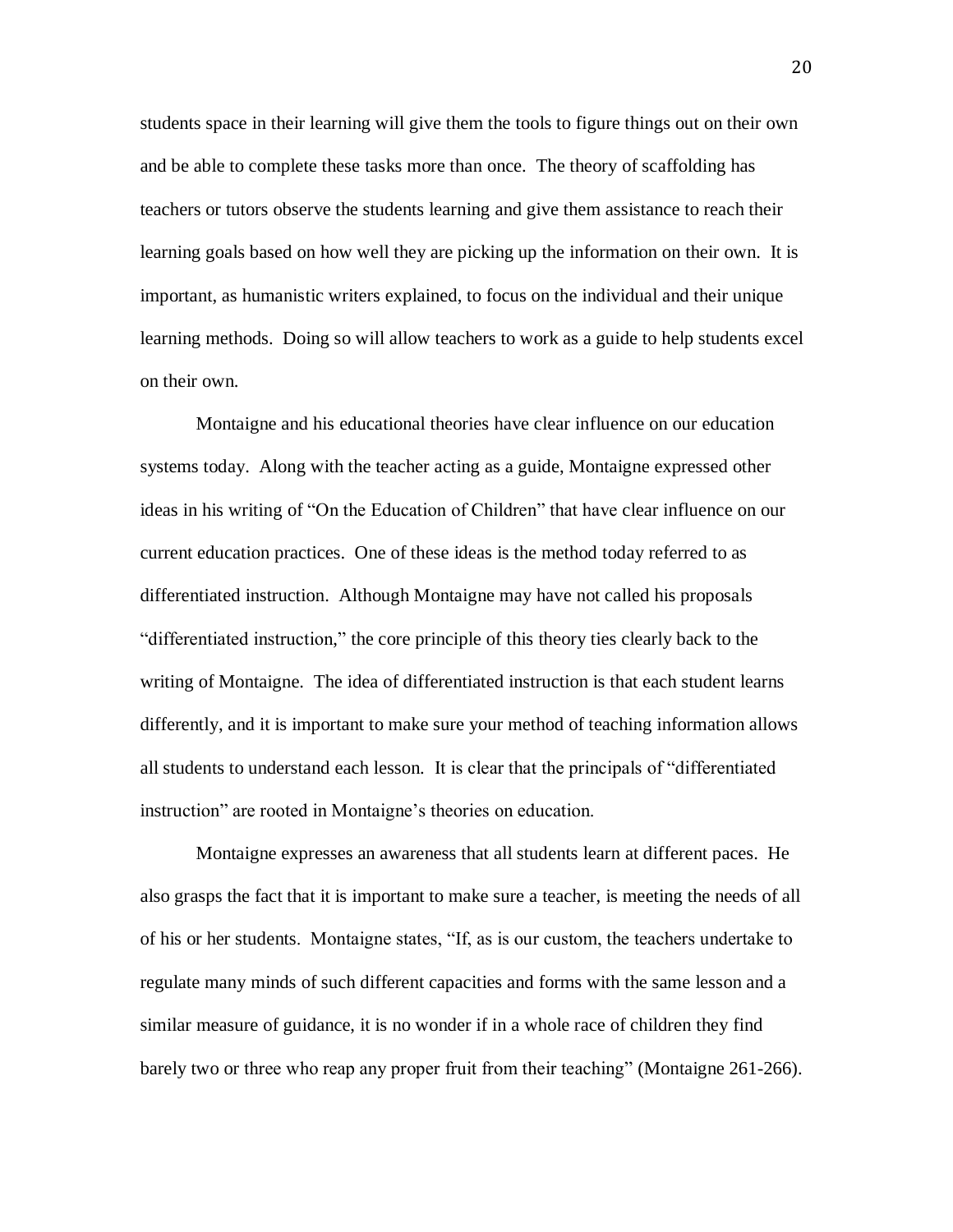Here, Montaigne is saying that as a teacher it is not appropriate to teach a lesson one way and expect every student to understand what is being taught. As Montaigne explains, if you only teach one way, many students may not understand the lesson and only two or three students might grasp what the teacher attempting to teach them. As a result of this knowledge, it is important to differentiate instruction. A teacher is encouraged to teach in many different ways in order to meet the needs of all of his or her students. Montaigne clearly had grasped the idea that all students have different learning styles and obtain knowledge differently.

Montaigne, understanding that all students have different learning styles, shows his consistent connection to the humanistic values. Each student is unique and has his or her own individual learning styles, and this concept connects back to humanism because of the focus on the individual. Montaigne begins acknowledging this idea that all students learn differently:

> It is good that he should have his pupil trot before him, to judge the child's pace and how much he must stoop to match his strength. For lack of this proportion we spoil everything; and to be able to hit it right and to go along in it evenly is one of the hardest tasks that I know; it is the achievement of a lofty and very strong soul to know how to come down to a childish gait and guide it. (Montaigne 12)

Although this section connects to the previous idea of the teacher as a guide, it also illuminates key factors in the idea of differentiated instruction for each individual student. In judging the student's pace, the teacher gains knowledge of how the student learns. Montaigne expresses the difficulty of finding the learning style of each student, and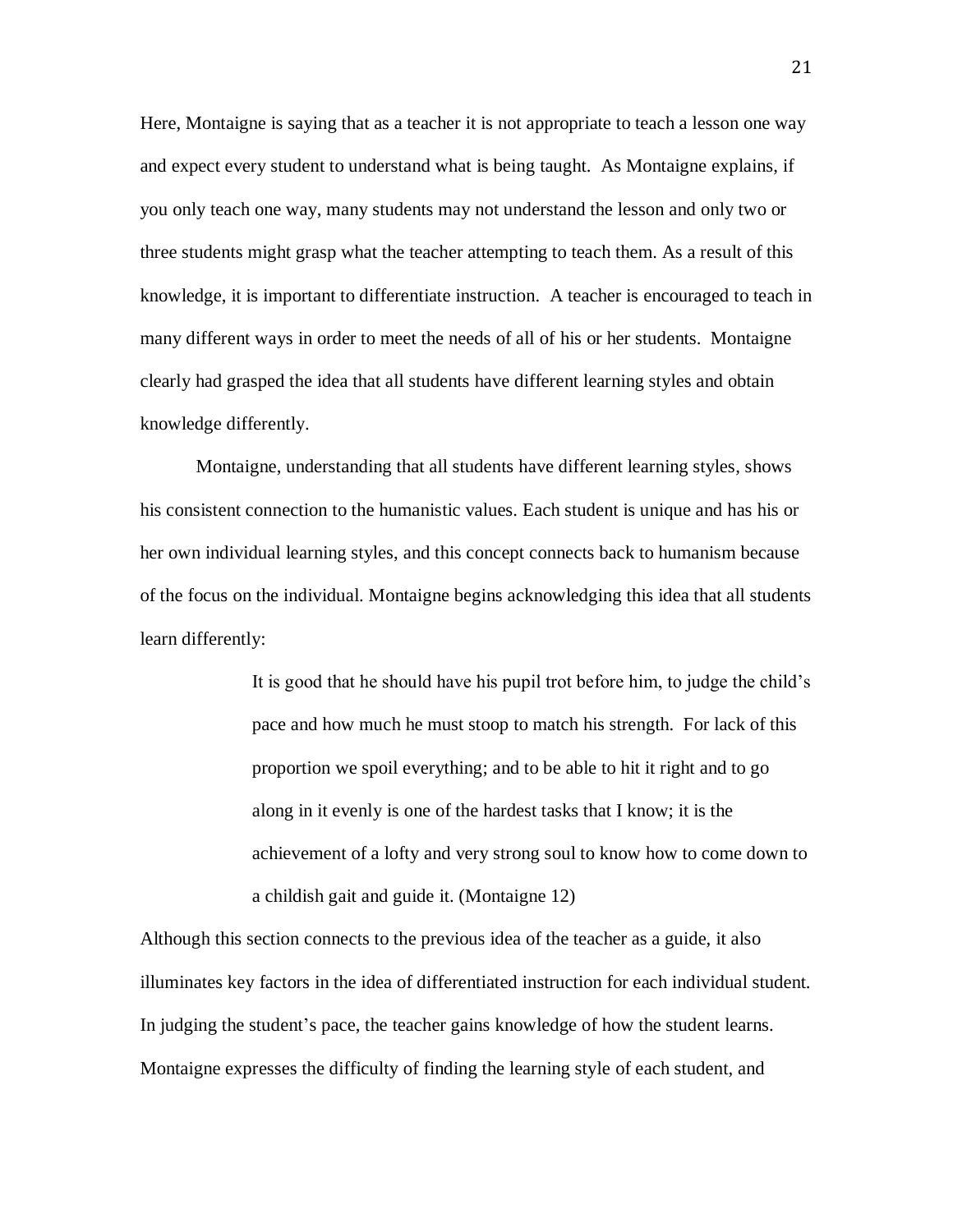although difficult it is crucial to know this when planning how to teach each student. It is important to see through the child's point of view and for the teachers to ask themselves if the way they are teaching will allow the student to be capable of grasping the information.

Current educational studies show an extremely strong focus and support for differentiated instruction. Holli M. Levy explains in her article, "Meeting the Needs of All Students through Differentiated Instruction," the concept of differentiated instruction along with why it is so important in classrooms. It is important now, and was equally as important during the Renaissance, that students grasp and comprehend the content they are expected to learn in the classroom. Levy continues to explain the concept of differentiated instruction. Levy states:

> Teachers differentiate when they give a student more time to finish an assignment, allow children choice in what they read, give different types of assessments, and myriad other ways . . . Differentiated instruction is a set of strategies that will help teachers meet each child where they are when they enter class and move them forward as far as possible on their educational path. (Levy 162)

Differentiated instruction shows clear roots back to the Renaissance, as the focus on the individual is illuminated through this method. It is important, now as it was during the Renaissance, to make sure all students understand what is being taught. However, not all students will attain this knowledge the same way. All students have their own individual and unique way of learning and teachers need to adhere to this in their instruction.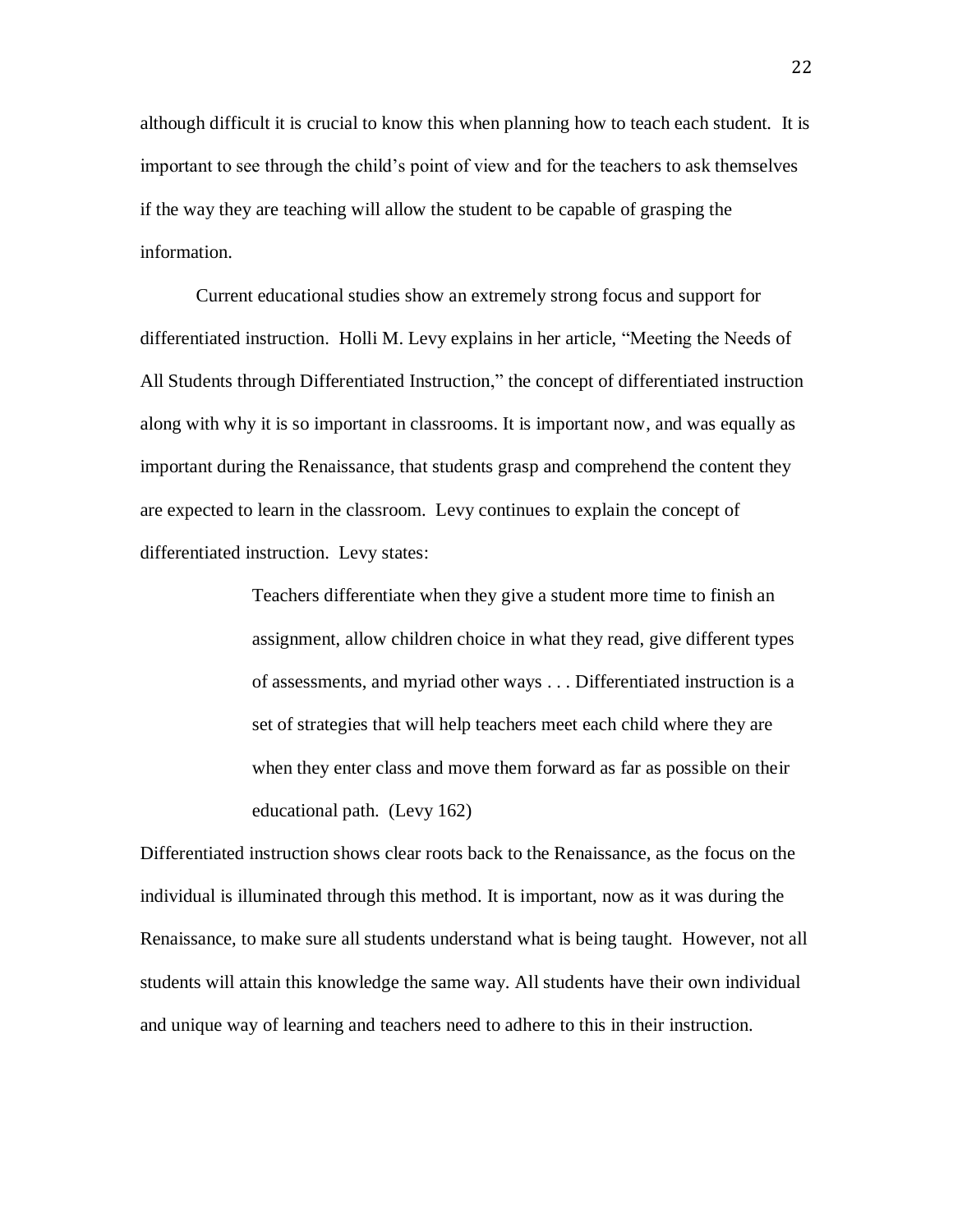Levi continues her discussion on differentiated instruction, and consistently highlights the importance of this concept. Levi discusses the pressure on the teacher to make sure to understand the different learning styles of each of his or her students. Levi explains:

> Students do not all learn the same way, so we cannot teach them all the same way. We have to adjust our teaching style to reflect the needs of our students. To do this, we must find out where our students are when they come into the process and build on their prior knowledge to advance their learning…Students will need different levels of support that can be determined through formative assessment. (Levy 162)

Understanding each student's starting point and how he or she work as a learner is crucial to having a positive impact as a teacher. It is important, like Montaigne and Levy stated, to adjust teaching styles to make sure each of the needs of the students in the classroom is met.

Along with Montaigne and Levy, Howard Garner is an educational theorist who also believed that students were all unique in their learning styles. Garner took this a step further, and created what is known as "The Theory of Multiple Intelligences." A summary of the multiple intelligences at Northern Illinois University contends, "These intelligences (or competencies) relate to a person's unique aptitude set of capabilities and ways they might prefer to demonstrate intellectual abilities" (1). These intelligences label how a person might take in knowledge best and what type of lessons a teacher should use to reach the needs of each individual student. Garner's "Multiple Intelligences" began as a list of six intelligences and now the list has grown to nine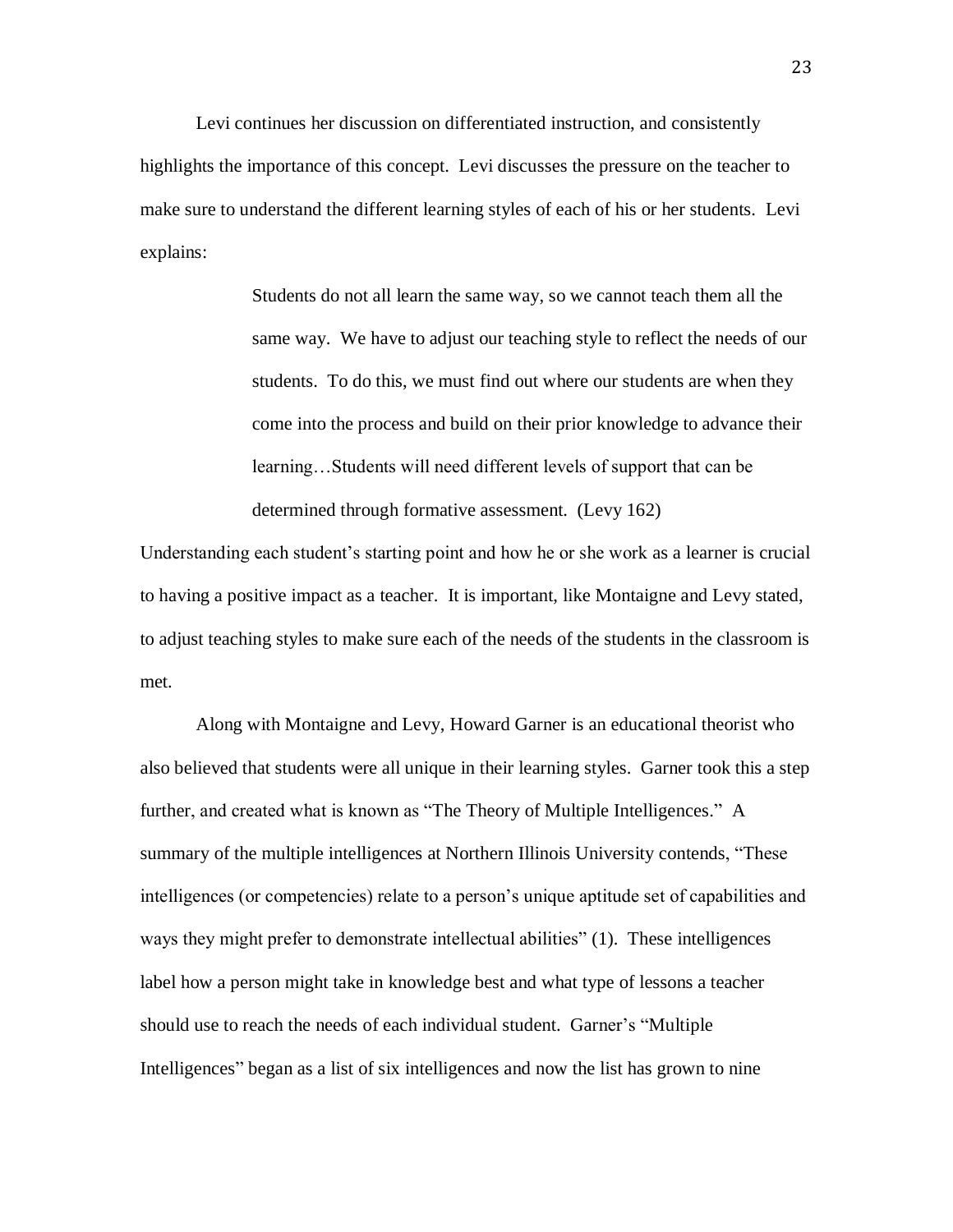intelligences. The nine intelligences include verbal-linguistic intelligence, logicalmathematical intelligence, spatial-visual intelligence, bodily-kinesthetic intelligence, musical intelligences, interpersonal intelligence, intrapersonal intelligences, naturalist intelligence, and existential intelligence. Each of these intelligences not only describes how a student would learn best, but their strengths and what types of lessons would help them excel.

Through Garner's "Multiple Intelligence Theory," a teacher would be taking into account each student's strengths in learning and as a result targeting their lesson to work with these strengths. For example, student's who corresponds to the verbal-linguistic intelligence holds sensitivity to the sounds, meanings and rhythms or words. For these students, putting information into a poem or rhyme would help them learn and obtain this information. However, a student who holds the bodily-kinesthetic intelligence has the ability to control one's body movements and to handle objects skillfully. This student would learn well with an academic game that may involve obtaining knowledge along with physical activity. Although every learning intelligence is unique from the other, awareness of each of these is crucial. Formulating lessons to meet the needs of all types of learners and every intelligence will help each student understand the information the teacher is attempting to teach. Montaigne's acknowledgment that each student learns differently has been carried over from the Renaissance to education theorists today and has become more detailed.

Differentiated instruction is encouraged for all age groups when it comes to learning. Shayne B. Piasta, in her article titled, "Moving To Assessment-Guided Differentiated Instruction," explains the powerful impact differentiated instruction can

24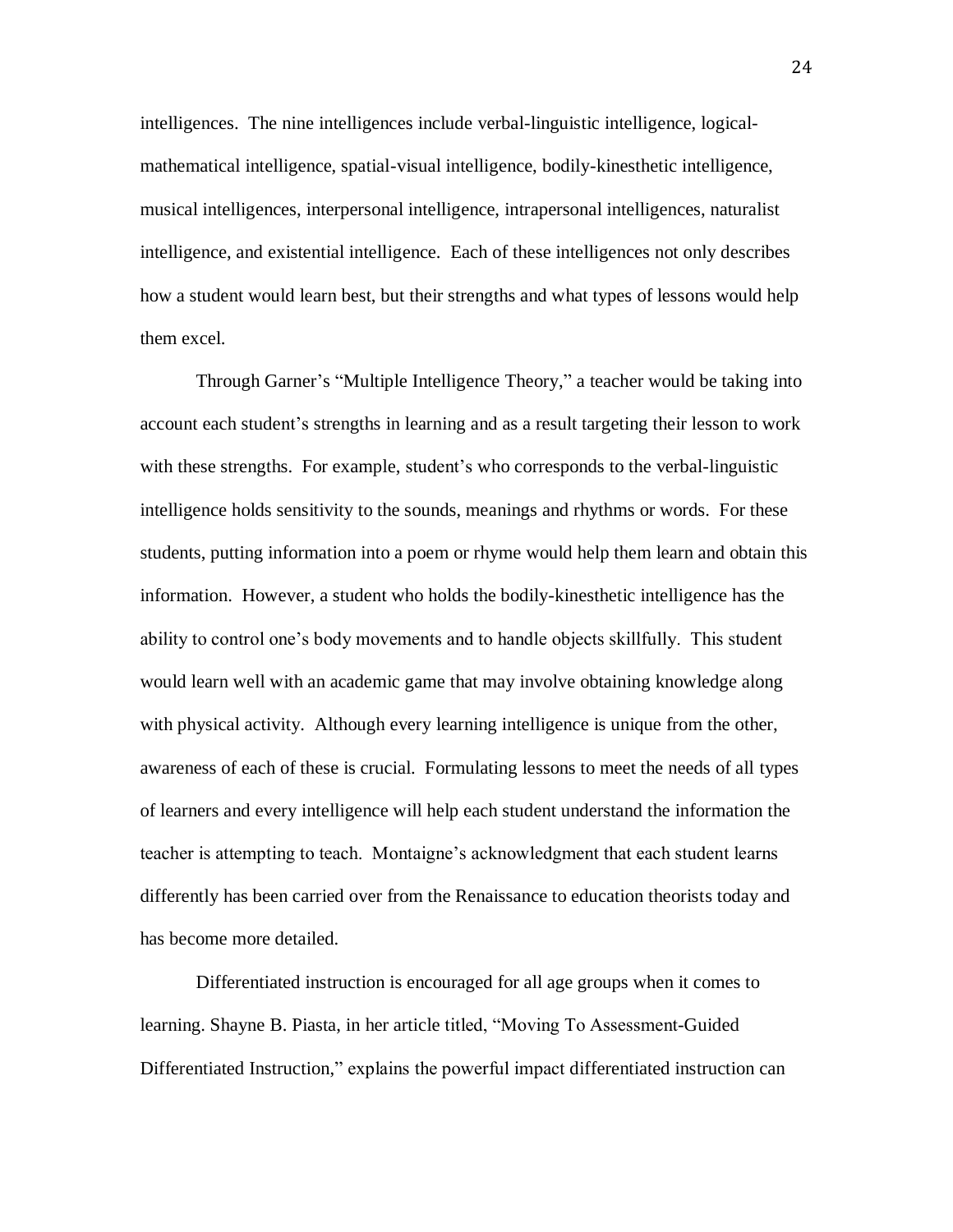have to one of the first things children learn in school, the alphabet. Piasta explains the importance of differentiated instruction in alphabet instruction. The use of differentiated instruction is seen here with spelling, which is taught at such a young age but is also very important to each child's education. Piasta explains, "Given the evidence that alphabet knowledge is related to both differences across children and differences across letters, early childhood educators are encouraged to use assessment-guided differentiated instruction to support children's letter name and sound development rather than traditional one-size-fits-all whole-class approaches" (Piasta 206). Piasta encourages teachers to avoid one-size-fits-all instruction in a classroom. Teaching students in the same way, like Montaigne said, will only allow a certain amount of students to obtain the information that is being taught. It is important to present the information in different ways so every student has a chance to see it in a new way and grasp the knowledge.

At the conclusion, Piasta reinforces the powerful impact of differentiated instruction. Piasta explains, "The framework presented above encourages early childhood educators to use assessment and intentional differentiated instruction to support the diverse alphabet learning needs of children in their classrooms" (Piasta 209). In each classroom, no matter what subject is being taught there will always be students with diverse learning needs and different intelligences. Being aware of this, as a teacher, is something Montaigne explained in the Renaissance that is still prevalent today. A teacher knowing each of their students learning needs will help them present information in different ways to make sure each student has the opportunity to completely grasp what is being taught.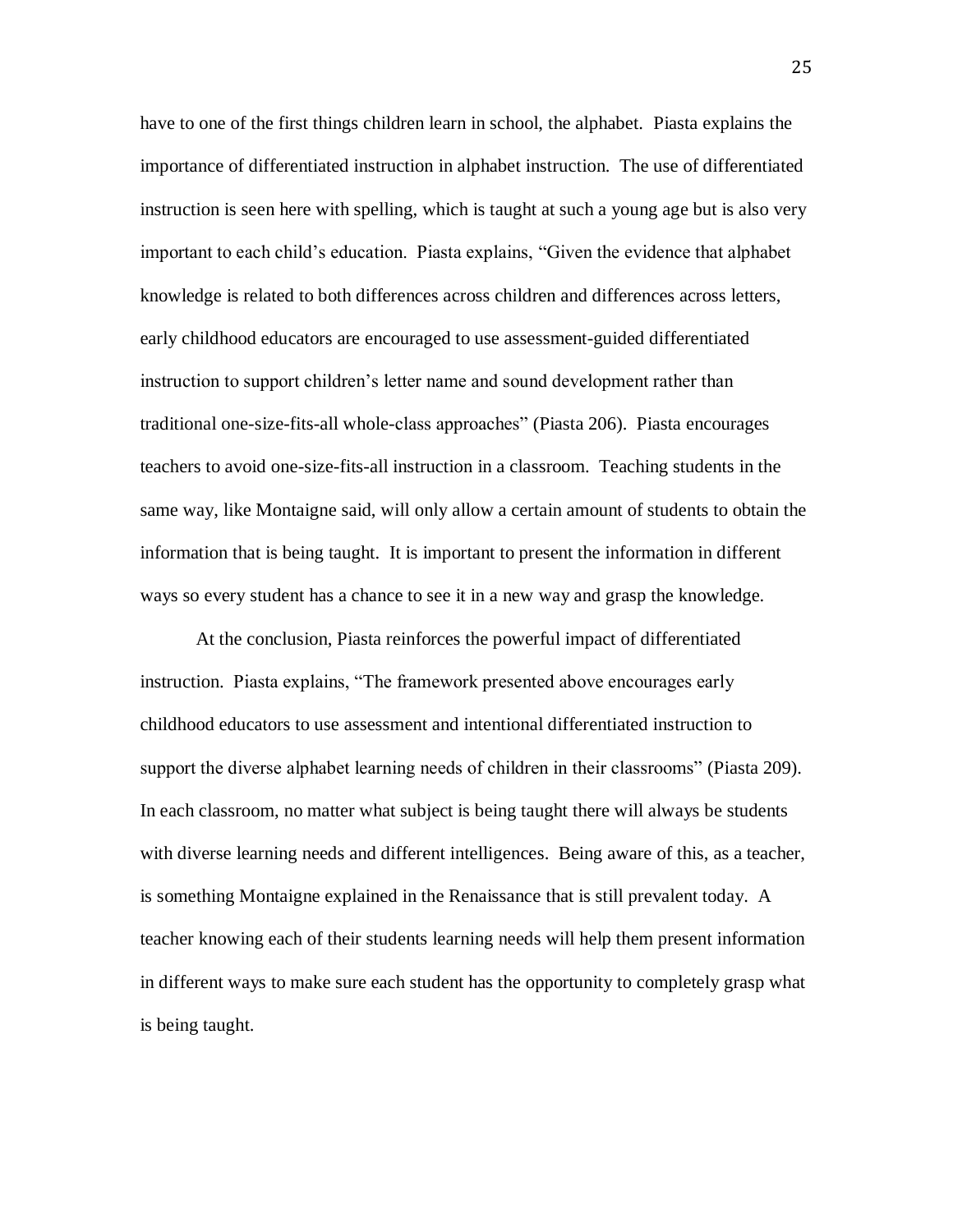From the Renaissance to today, many tasks traditionally assigned to a teacher have remained the same. Teachers have consistently been expected to make a caring learning environment, to guide rather than molding students, and to understand that each student's learning needs are unique and therefore use differentiated instruction. Along with the role of the teacher, the importance and emphasis on base-line learning and crucial subjects for students has remained the same. In the Renaissance, the importance of rhetoric instruction is displayed within the writing of authors such as Thomas Wilson. Rhetoric was a crucial subject for students to excel in during the Renaissance, and this has carried over to schools today.

Thomas Wilson goes into great detail in *The Art of Rhetoric* to explain the importance of speech. Wilson not only explains the power of speech, but the meaning of Rhetoric as well. Rhetoric is defined by Wilson as "an art to set forth by utterance of words, matter at large, or (as Cicero doth say) it is a learned, or rather an artificial declaration of the mind in the handling of any cause called in contention that may through reason largely be discussed" (Wilson). It is the ability of a person to use language and be persuasive. At any time when a debate or discussion is occurring, a person who has learned how to correctly and powerfully use rhetoric will have the ability to successfully contribute his or her own knowledge and opinion to the discussion. Rhetoric, as Wilson explained, is something that is learned. In order to express everything the student has learned in school, he or she needs the power of language and rhetoric to express this knowledge clearly. Without this ability to share ideas in a way any audience will understand, all of the learning a student has gained in school will go unknown.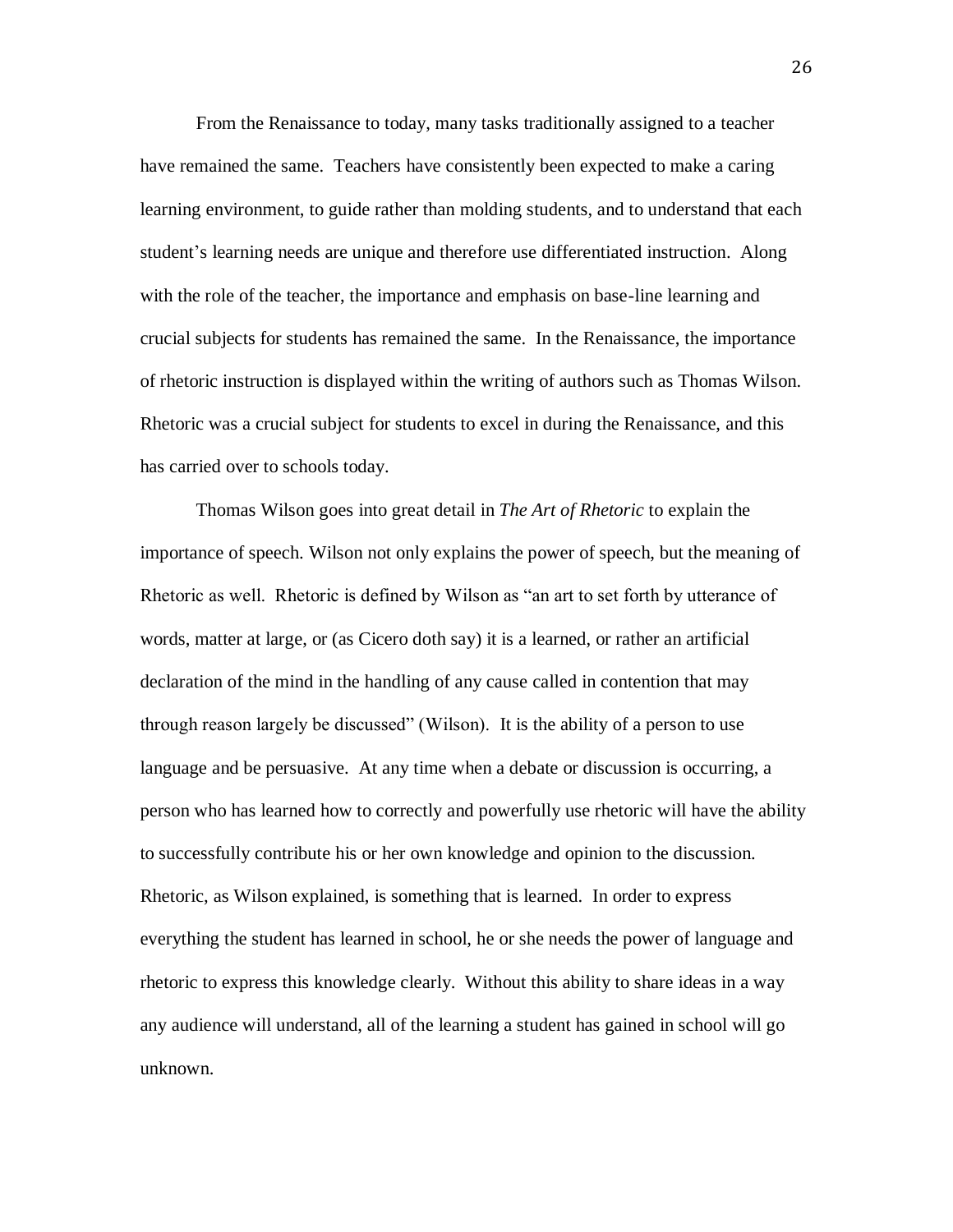One aspect of the Renaissance that Wilson continuously shares is the power of speech. Wilson discusses the gift of speech and the best ways that a man can utilize this gift. Wilson explains the value of speech, "And gave his appointed ministers knowledge both to see the natures of men, and also granted them the gift of utterance, that they might win folk at their will, and frame them by reason to all good order" (Wilson). Wilson explaining that speech is a gift given by God places an elevated value on speech. Something that is considered a gift from God is not only valued, but should be taken advantage of. Thomas Wilson sees the true value of speech and its ability to allow men to express their thoughts and beliefs, and this is continuously expressed through his writing.

Rhetoric is extremely important because it gives students the ability to express what they have learned in the classroom. However, rhetoric is also something that involved a lot of practice in classrooms. Wilson discusses the importance of practice, which is similar to important ideas in our current education systems. Wilson addresses the importance of practicing rhetoric. He states, "For though he have a wit and learning together, yet shall they both little avail without much practice" (Wilson). Although students would gain intelligence in school, it is very important to practice expressing this knowledge through speech. None of the learning and wit students would gain in school could be shown without knowing the principals of rhetoric.

Wilson's writing also explains the traits required of a good speaker, or orator. In order to be considered a powerful orator, the speaker must have the ability to teach, to delight, and to persuade. Wilson writes, "The tongue is ordained to express the mind, that one may understand an other's meaning" (Wilson). The ability to speak and express your own ideas allows a person to express their own beliefs to others in a way that would

27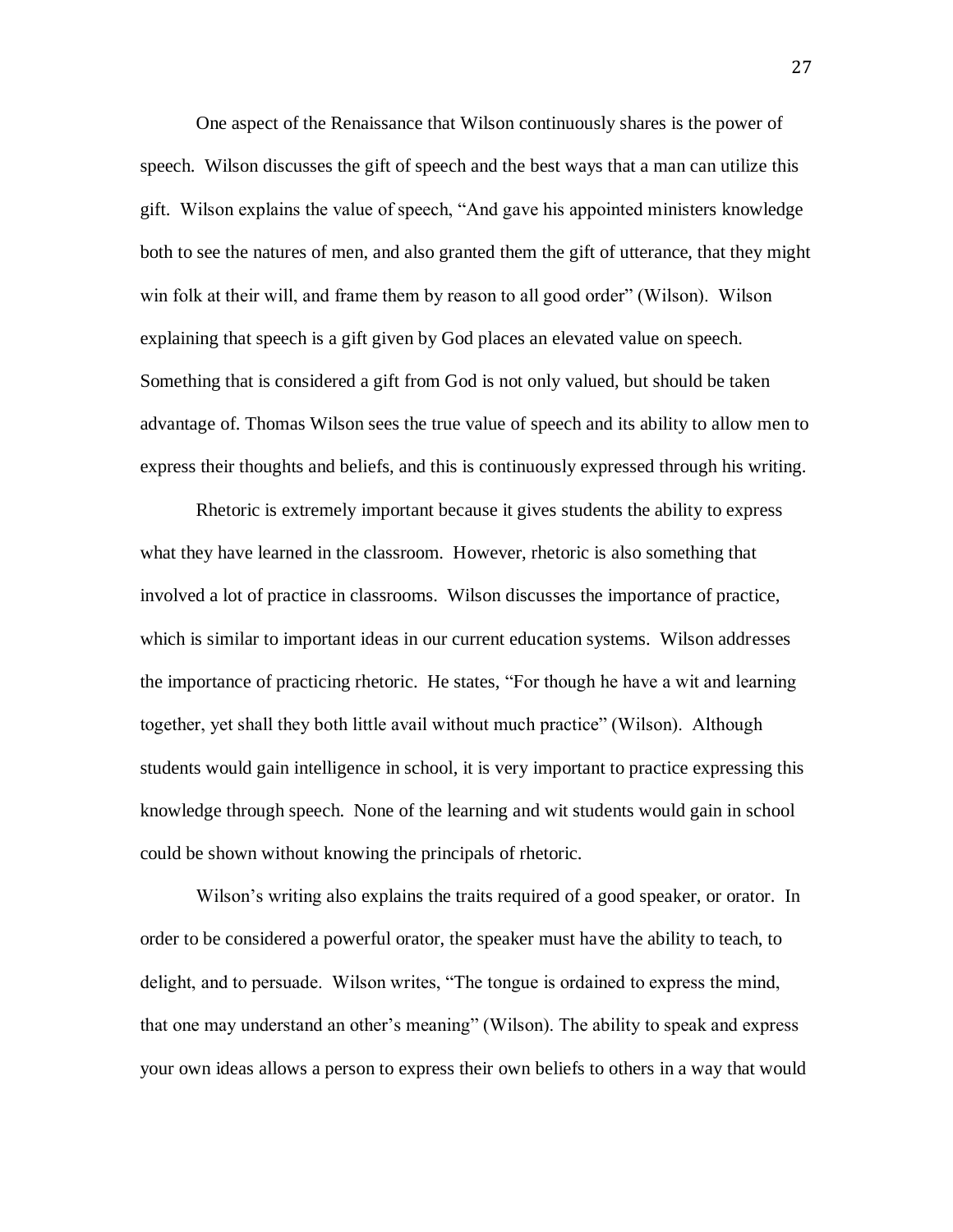allow the audience to understand. Wilson continues discussing the important factors to keep in mind when speaking to an audience, "The next part that he hath to play is to cheer his guests and to make them take pleasure with hearing of things wittily devised and pleasantly set forth" (Wilson). When expressing your opinions to others, it is important to speak in a way that engages the audience. Engaging the listeners will keep them attentive and result in the audience considering the ideas the speaker is explaining. This notion is still important today in any type of verbal presentation where a person is attempting to share his or her beliefs or knowledge with others. Wilson's focus on rhetoric shows current education principles rooted in the Renaissance.

Fredrick B. Artz analyzed a school directed by Guarino da Verona at the Este Court at Ferrara and makes many regarding the importance of speech. One humanist wrote about Ferrara's school:

> We must add to our knowledge the power of expression. These two sides of learning should not be separated: they afford mutual aid and distinction. Proficiency in literary form, not accompanied by broad acquaintance with facts and truths, is a barren attainment; while information, however vast, which lacks all grace of expression, would seem to be put under a bushel of partly thrown away. (Artz 41)

A crucial component of a person's knowledge and education is the ability to express what they know. Being able to discuss knowledge and talk to other scholars was something humanists valued. Knowledge and speech go hand in hand, without speech a person's knowledge would go unknown. Speech allows each person's perspective to be heard.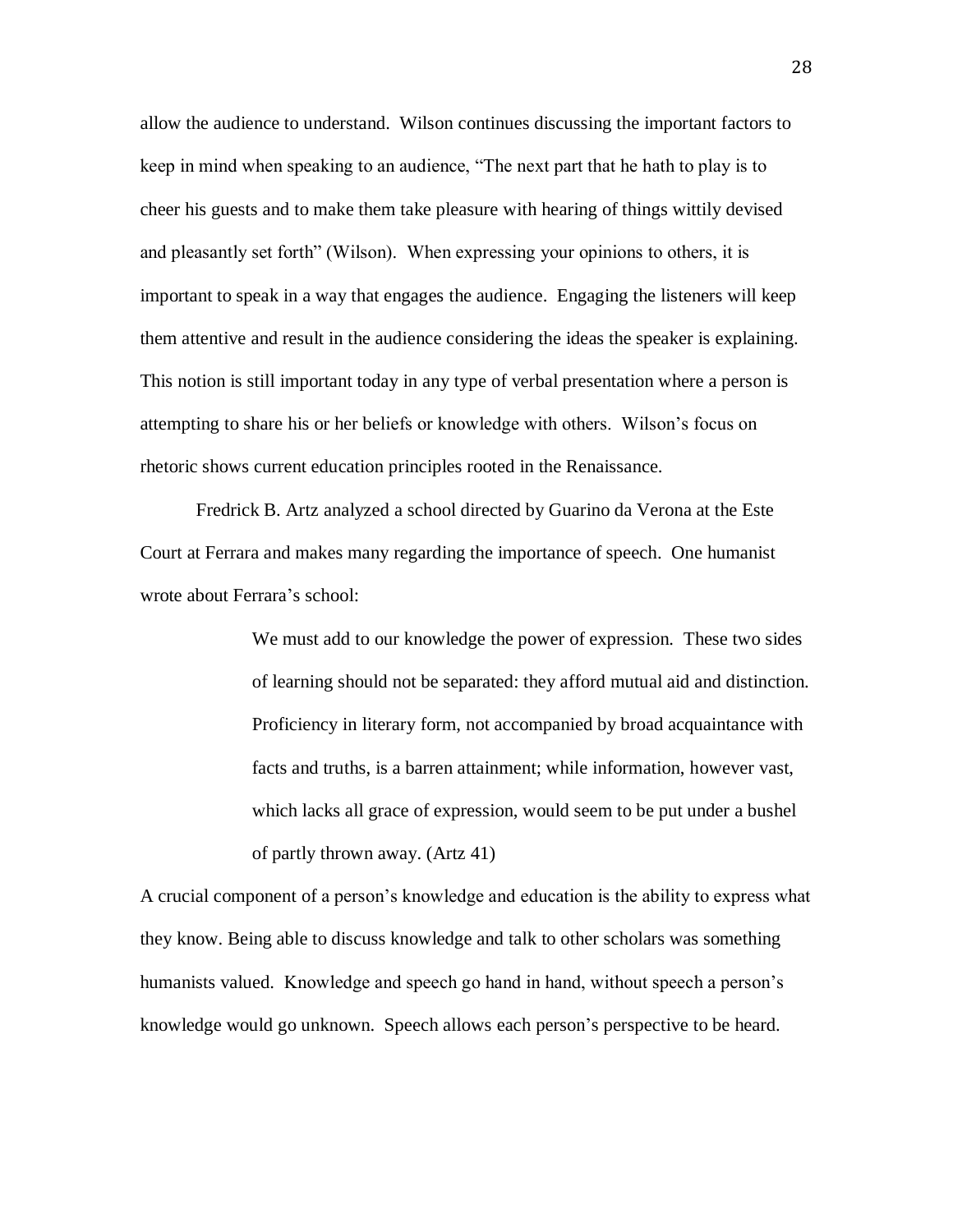The powerful impact speech had during the Renaissance was not only seen in school, but it was seen after students left school as well. When Artz explains the age of academics and humanist's impact on this period, he describes other ways humanism was spread. Artz states, "In the fifteenth century are found the first gatherings of Humanist scholars-half learned societies and half literary clubs-to listen to speeches and to discuss common problems" (Artz 42). Not only in the classroom but also in groups created by scholars was humanism present. Groups of people were meeting to simply have discussions focused on the human and the individual, allowing each member to express their own individual thoughts through speech. These groups, explained by Artz, display how the impact of humanism and the revival of people creating and sharing their own opinions were apparent inside and outside of the classroom.

Current studies on presentations and public speaking in classrooms show that public speaking is still important in classrooms today. Many schools state in their curricular frameworks the need for students to have public speaking skills. Janet Boyce discusses steps teachers can take in order to make sure their students reach their full potential in the area of public speaking. Boyce indicates why each student gaining the confidence to speak publically is important, "For many students, however, the need for public speaking skills extends beyond the classroom. The confidence gained through public speaking in class transfers to other situations, such as drama, debate, music, sports, and academic or social clubs. Additionally, many employers will expect their employees to have proficient speaking skills" (Boyce 142). The ability to speak and express your knowledge is crucial. Boyce explains that the ability to speak publically goes much further than the classroom, as it is a skill that students can use throughout their whole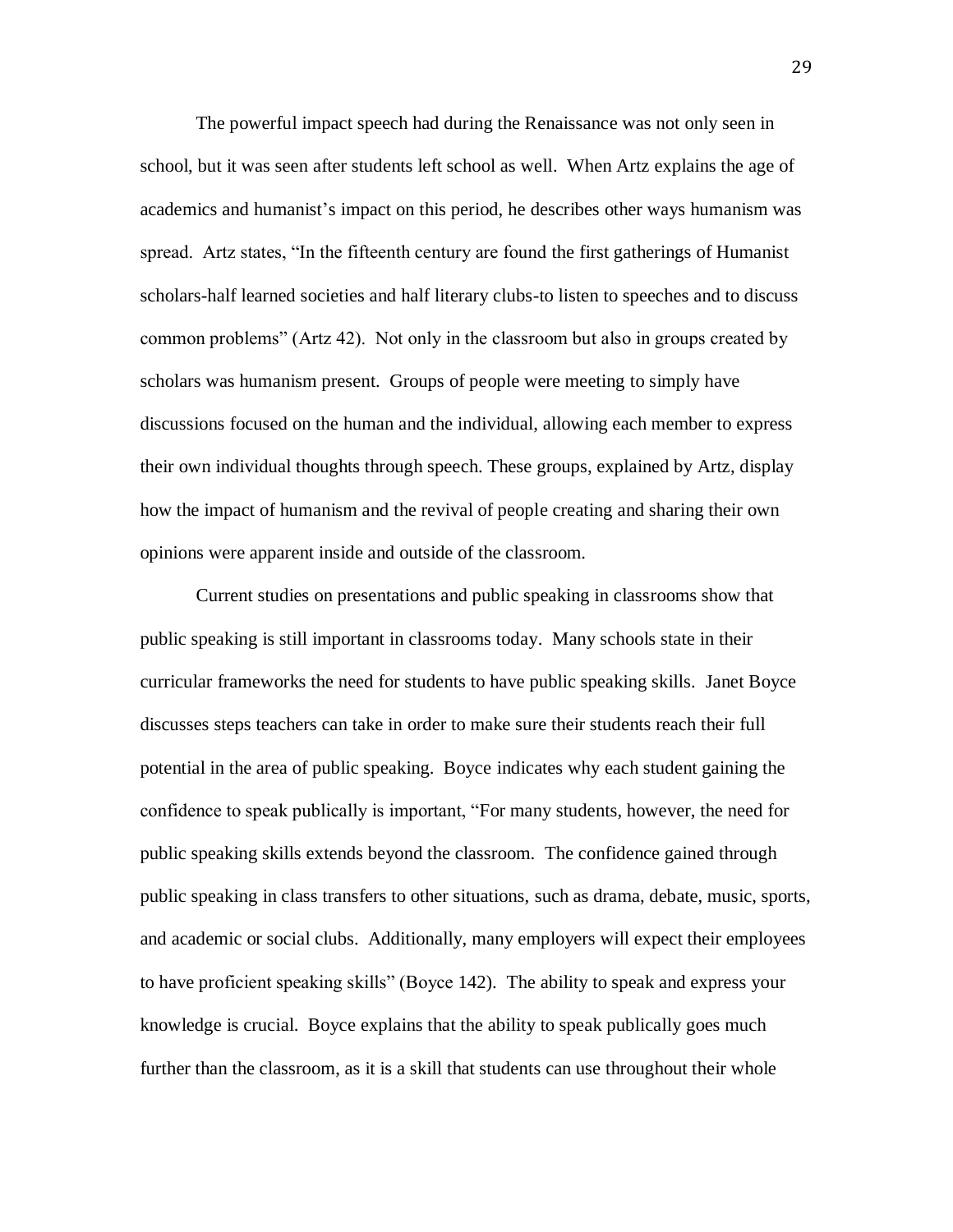lives. A student having this ability to share their knowledge as well as the ability to communicate clearly with others is something that was valued during the Renaissance and is still valued today.

Having the ability to speak, as stated by Renaissance authors, allows students to share their knowledge. Boyce explains how the focus and attention on public speaking is nation wide. Boyce states, "Many state standards and curriculum frameworks emphasize the need for students to develop the communication skills of public speaking, listening, and responding appropriately" (Boyce 147). The focus on enhancing student's oral skills is mirrored today from the ideas of Renaissance authors. A student's ability to share knowledge with his or her peers is a lifelong skill all students will use often. The ability to clearly verbalize information and be able to clearly express ideas is just as important as the knowledge a person holds was seen clearly in the Renaissance and is still apparent today.

Today, authors continue to analyze the importance of gaining public speaking skills in the classroom. This is a skill that will help students throughout their entire lives, according to Steven Grubaugh in his discussion on public speaking. He believes it is best to face the common fears of speaking and overcome them to gain a voice and ability to speak to others in the classroom. Grubaugh states, "The classroom is the best place to treat mild to moderate speech anxiety and to learn speaking skill" (Grubaugh). Grubaugh continues explaining the benefits of public speaking and explains how speaking skills go hand in hand with traditionally taught writing skills. Grubaugh's claim that the ability to speak is equally as important as the ability to write and hold knowledge is similar to that

30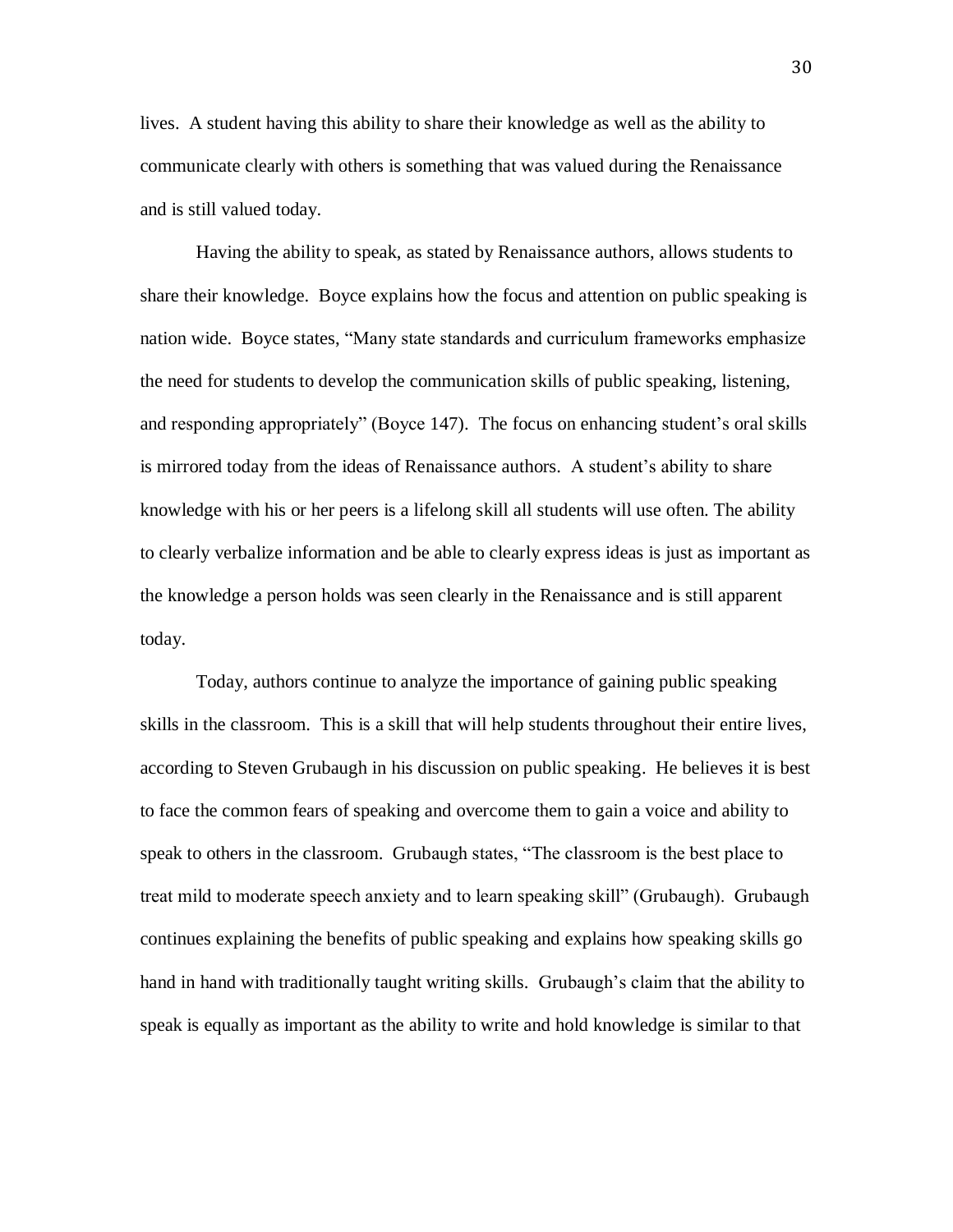of Wilson. This idea and equal importance between writing and speaking skills was seen in the Renaissance and is valued in schools today.

Many of the teaching principals introduced in the Renaissance along with the core value of humanism are seen in current education practices. The education system in Europe was greatly changed as a result of the Renaissance movement. Topics introduced in the work of Roger Ascham, Michel de Montaigne, and Thomas Wilson are clearly seen in our education systems today. Ascham presented the importance of a caring classroom, and recent studies show the continuing benefits of a caring learning environment. The importance of allowing students' to form his or her own opinions rather than relying on memorization was addressed by Montaigne. Montaigne also stated the importance of a teacher acting as a guide rather than forcing opinions on his or her students. Current education theorists, such as Lev Vygotsky in his Zone of Proximal Development, reflect the concepts presented by Montaigne in the Renaissance. Other current theories such as differentiated instruction, explained by Howard Garner, have clear roots in the Renaissance as well. The importance of knowing each students individual learning style was and still is important today. Lastly, Wilson's emphasis on the importance of rhetoric is seen currently through constant practice of speech in ways such as classroom presentations.

Along with the four topics emphasized by Ascham, Wilson, and Montaigne in the Renaissance, the core value of humanism is also seen in current educational approaches. Humanism helped influence a revival of education systems and teaching methods. Humanism sparked a renewal in the education systems by showing the benefits of focusing on subjects where students could create their own opinions. This allowed

31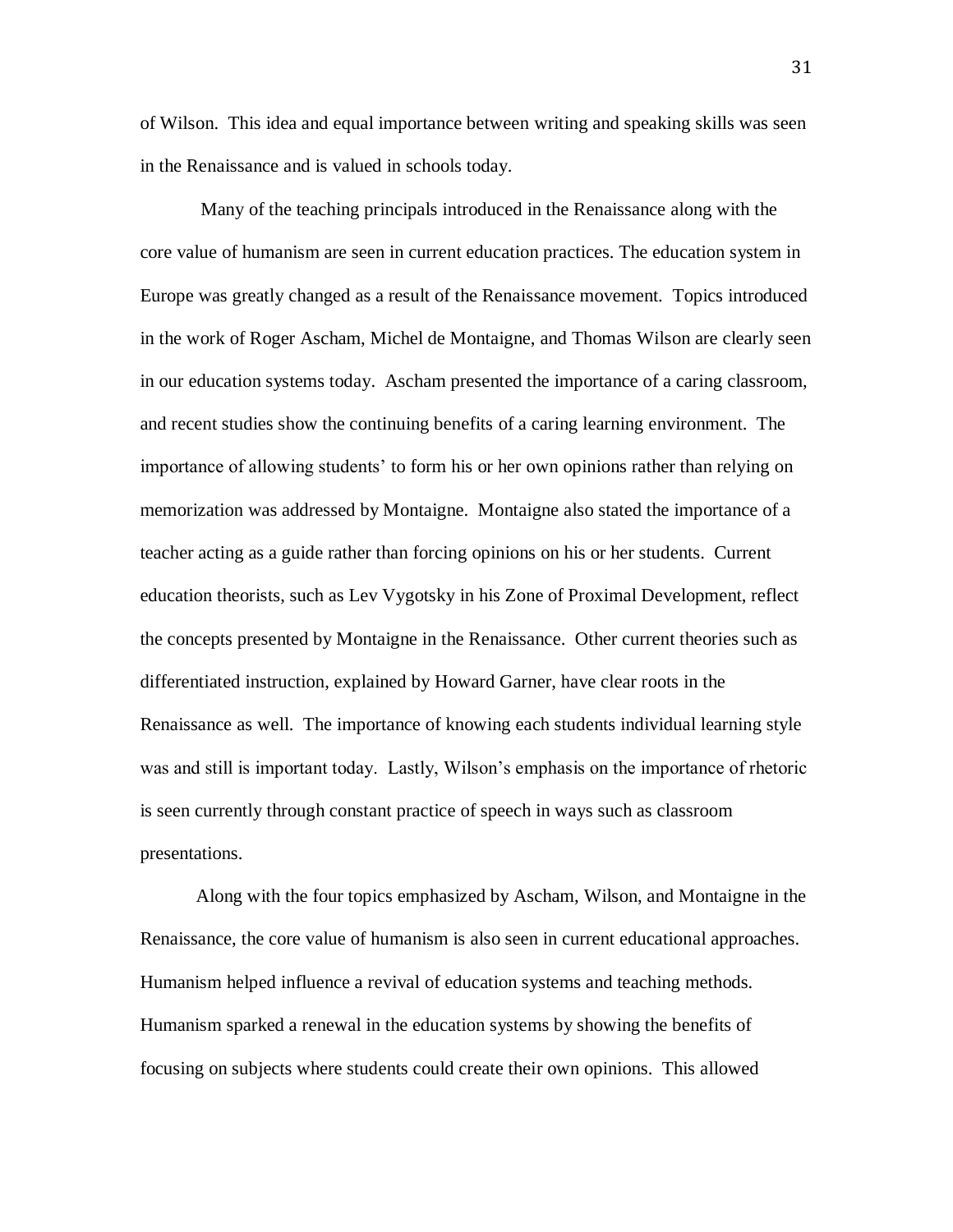teachers to focus on and better each individual, as opposed to forcing each student to memorize information. Although the Renaissance educational reform was not accepted by everyone at first and did not occur over night, its long lasting influence is clear. The concepts presented in the Renaissance sparked changes in our education systems that have been extremely beneficial. Our education systems reflect a variety of aspects that were brought to light during the Renaissance. The concepts presented during the Renaissance are still valued today and have positively impacted the teachers and students of our current education systems.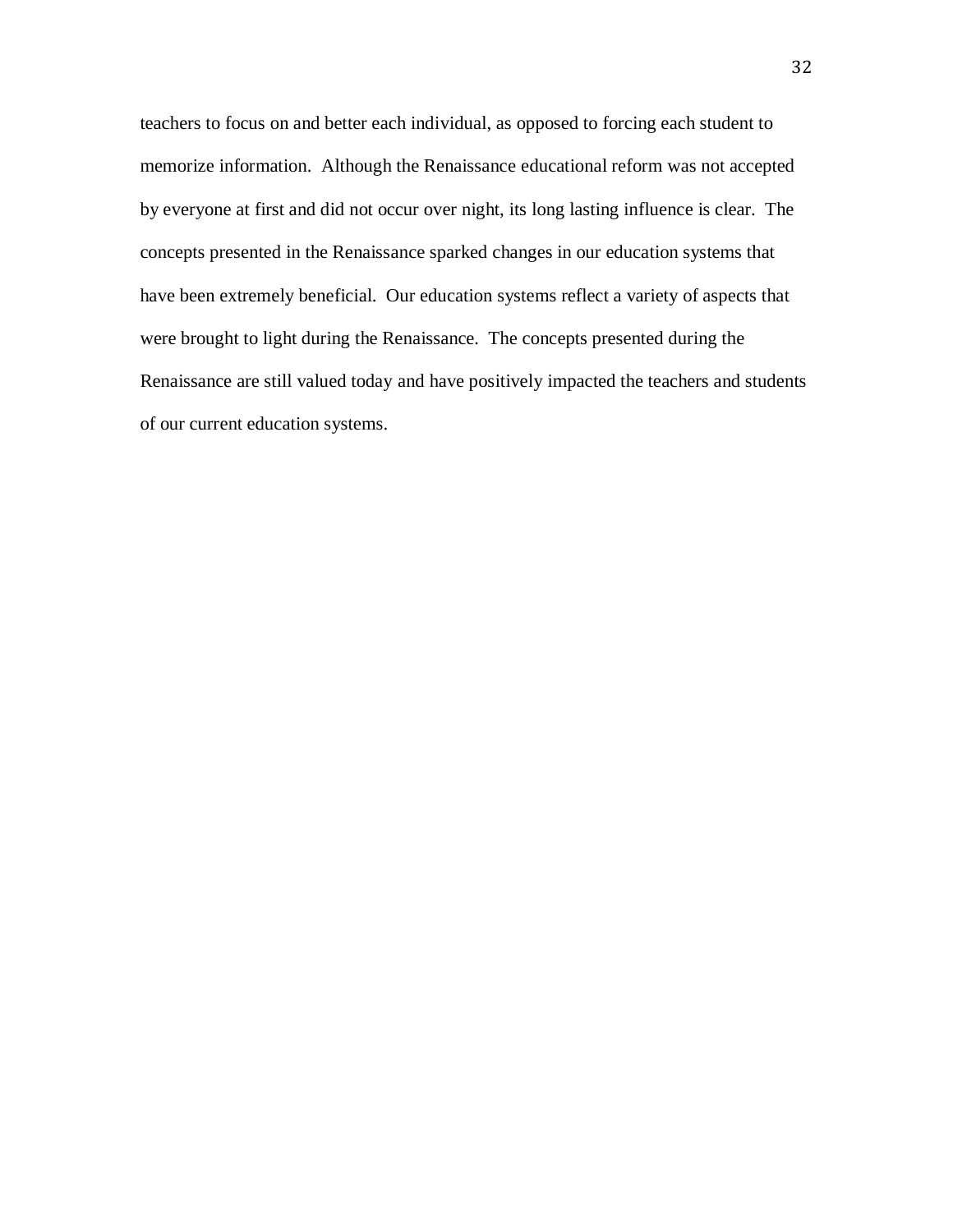- Alder, Nora. "Interpretations of the Meaning of Care: Creating Caring Relationships in Urban Middle School Classrooms." *Urban Education*, vol. 37, no. 2, Mar. 2002, p. 241. EBSCO*host*, login.libservprd.bridgew.edu/login?url=http://search.ebscohost.com/login.aspx?
- Artz, Fredrick B. *Renaissance Humanism 1300-1550.* The Kent State University Press, 1966.
- Ascham, Roger. "The Scholemaster." *Luminarium*, 1998, [http://www.luminarium.org/renascence-editions/ascham1.htm.](http://www.luminarium.org/renascence-editions/ascham1.htm) Accessed 19 Apr. 2017.
- Black, Robert. "A Renaissance Education: Schooling in Bergamo and the Venetian Republic, 1500-1650." *History of Education*, vol. 41, no. 4, July 2012, pp. 569- 572. EBSCO*host*, doi:10.1080/0046760X.2012.680925.
- Boyce, Janet S., et al. "Fearless public speaking: oral presentation activities for the elementary classroom." *Childhood Education*, vol. 83, no. 3, 2007, p. 142+. *Educators Reference Complete*, login.libservprd.bridgew.edu/login?url=http://go.galegroup.com.libservprd.bridgew.edu/ps/i.do?p=PROF&sw=w&u=mlin\_s\_bridcoll&v=2.1&it=r&id= GALE%7CA160104144&asid=1a815a2ee14b1d7263d90b82833bfb86. Accessed 11 Apr. 2017.
- Grubaugh, Steven. "Public Speaking." *Clearing House*, vol. 63, no. 6, Feb. 1990, p. 255. EBSCO*host*, login.libserv-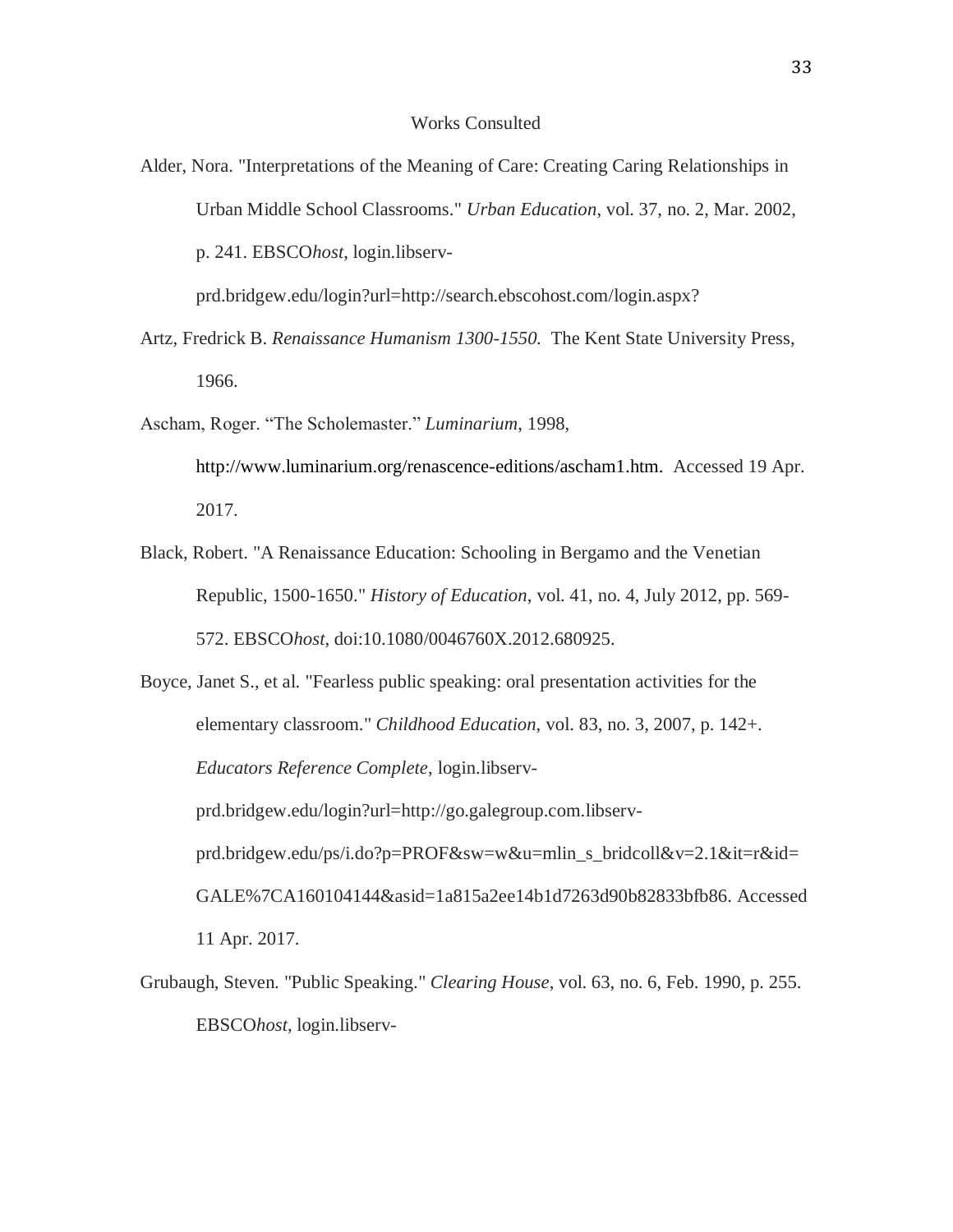prd.bridgew.edu/login?url=http://search.ebscohost.com/login.aspx?direct=true&d b=aph&AN=9705100326&site=ehost-live

*Howard Gardner's Theory of Multiple Intelligences*: 1-9. Northern Illinois University. Web. 19 Apr. 2017.

<http://www.niu.edu/facdev/\_pdf/guide/learning/howard\_gardner\_theory\_multipl e\_intelligences.pdf>.

- Hushman, Carolyn J. and Scott C. Marley. "Guided Instruction Improves Elementary Student Learning and Self-Efficacy in Science." *Journal of Educational Research*, vol. 108, no. 5, Sept. 2015, pp. 371-381. EBSCO*host*, doi:10.1080/00220671.2014.899958.
- Levy, Holli M. "Meeting the Needs of All Students through Differentiated Instruction: Helping Every Child Reach and Exceed Standards." *Clearing House*, vol. 81, no. 4, Mar/Apr2008, pp. 161-164. EBSCO*host*, login.libservprd.bridgew.edu/login?url=http://search.ebscohost.com/login.aspx?direct=true&d b=aph&AN=31395463&site=ehost-live.
- Montaigne, Michel De. "Of the Education of Children." Ed. Donald M. Frame. *Selections from the Essays Montaigne*. New York: Crofts Classics, 1948. 6-33. Print.
- Pecaski McLennan, Deanna. "The Benefits of Using Sociodrama in the Elementary Classroom: Promoting Caring Relationships among Educators and Students." *Early Childhood Education Journal*, vol. 35, no. 5, Apr. 2008, pp. 451-456. EBSCO*host*, doi:10.1007/s10643-007-0195-2.